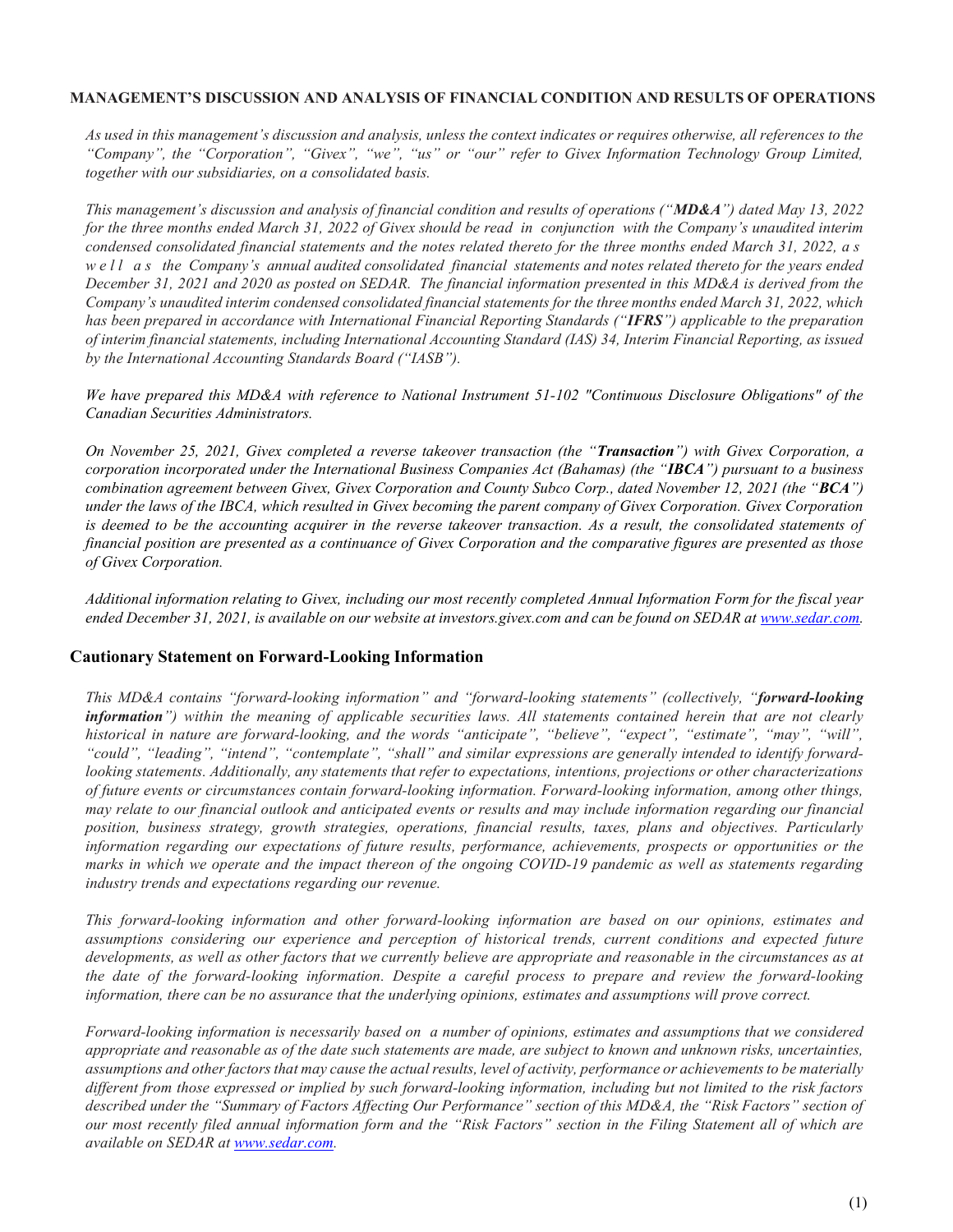The forward-looking statements made in this MD&A relate only to events or information as of the date of this MD&A and are expressly qualified in their entirety by this cautionary statement. Except as required by law, we do not assume any obligation to update or revise any of these forward-looking statements to reflect events or circumstances after the date of this MD&A, including the occurrence of unanticipated events. An investor should read this MD&A with the understanding that our actual future results may be materially different from what we expect. All capitalized terms used but not otherwise defined herein shall have the meanings ascribed thereto in the Filing Statement.

# **Overview**

Givex operates as a full-suite omni-channel Gift Card, Loyalty Program, data analytics, Stored Value Ticketing, payments processing solutions and cloud-based POS solutions provider. Givex's principal business operations are conducted from Toronto, Ontario with services provided globally.

Givex's aim is to continuously develop and deploy tools that will help its merchant clients uncover the insights needed to strengthen their relationships with consumers and increase commercial activity for its merchant clients. Givex aims to effect this by listening to its merchants, empowering its teams, and partnering with its suppliers at all times.

Givex develops, sells, installs, and supports five key technology solutions for merchants of all sizes, including single store locations and Fortune 500 companies with thousands of locations: (i) Customer Engagement Solutions; (ii) Enterprise POS; (iii) Payment Processing Solutions; (iv) Integrations Solutions; and (v) Analytics. A Givex client can use one or all of these services, as all five solutions products are designed and built to work together on one single platform.

Givex's core growth strategy focuses on:

Continued Investment in Cloud Platform

Over the last 20 years, Givex has continually invested in its core cloud-based technology and will continue to do so.

Sell All Product Offerings to Clients

Givex started as a Gift Card processor, and as such most Givex merchant clients today are Gift Card clients, who then added Loyalty and then GivexPOS to their product subscriptions. More recently, Givex has sold GivexPOS to merchant clients that have added Gift Cards then Loyalty Programs. Givex aims to make sure all of these product offerings provide clients the opportunity to use at least one additional Givex service.

#### Client Development and Retention

Givex has an effective sales management tool that allows it to both track and follow up with new prospects as well as existing merchant clients. As such, Givex can continually monitor its performance. Givex has a very low turnover rate of established merchant clients. Many of Givex's existing merchant clients have been with Givex for over 10 years and some longer than 15 years.

#### - Growth by Acquisition of Average Performing POS and Client Engagement Platform Businesses

A key component of Givex's growth strategy is growth by acquisitions. Givex is targeting companies that are established and profitable or marginally profitable that are in need of marketing and/or technical support to better serve their existing base of merchants. Givex will continue to search for targets in all of its geographical markets.

In the years 2018, 2019 and 2021 Givex completed strategic acquisitions of the following entities: ValuAccess Limited ("ValueAccess"), Owen Business Systems Ltd. ("OBS"), Easy Information Solutions S.A. de C.V ("EIS"), PI Cash Système SARL ("Pi Cash"), and also acquired certain assets from Moneris Solutions Corporation which currently make up the Givex product, "GIFTPASS", which consists of gift-card inventory and the ability to purchase gift cards on-line.

The acquisition of ValuAccess allowed Givex to expand into Asia Pacific markets, provide further support for its growing list of multinational clients and provide merchants with more effective localized support. The acquisition of OBS provided Givex with an upsell opportunity to OBS's Canadian client base. Givex was also able to integrate OBS's retail POS system, "eStream POS XDB" into its retail POS system to enhance functionality for Givex's customers in fashion, grocery, and other retail verticals. Acquiring EIS allowed Givex to expand into Mexico and gain access to EIS's existing customer base and team. Givex is working with EIS Management to expand the cost-effective Mexico based Givex Client services team.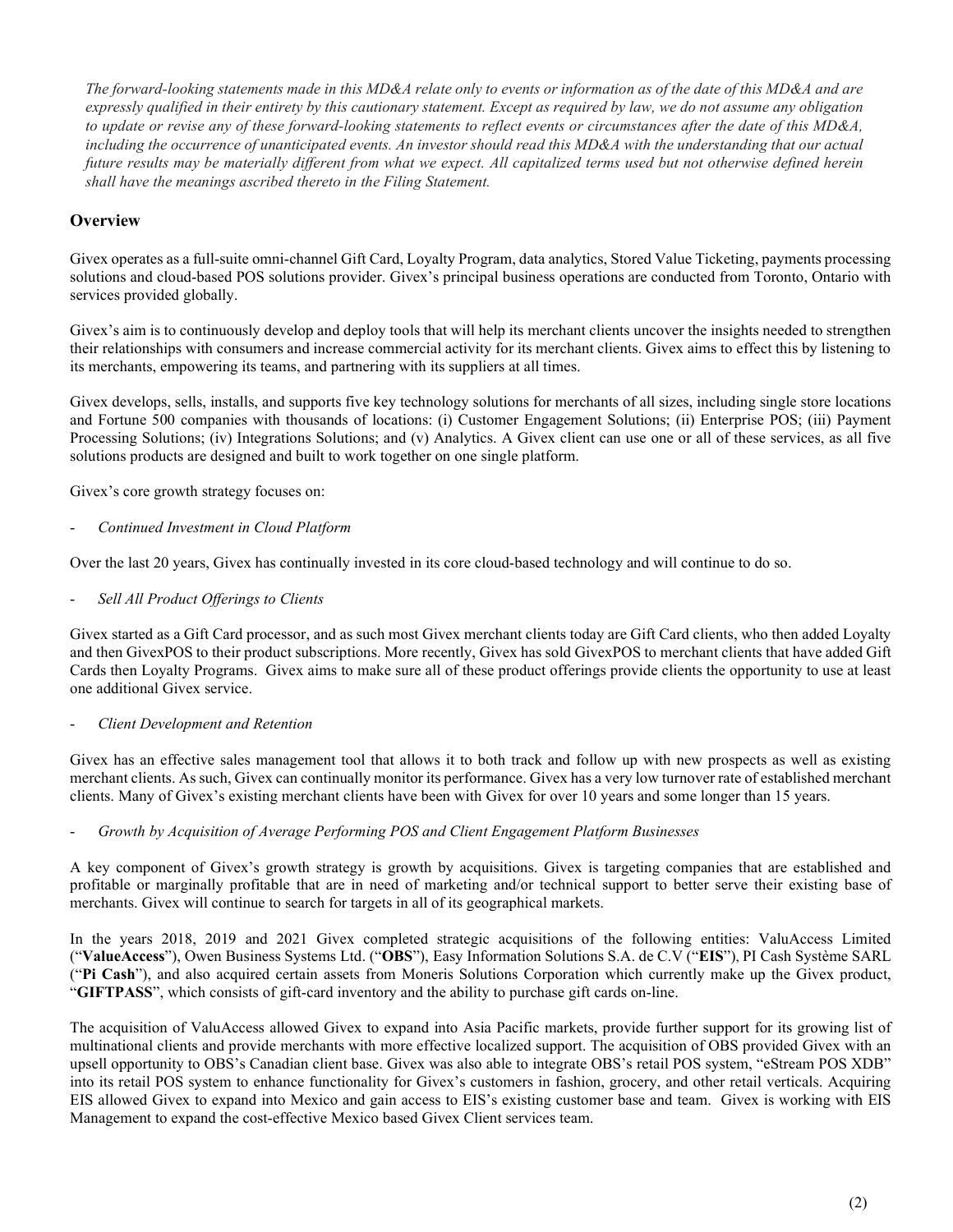- Strengthen Marketing and Sales with Aim to Improve Direct Sales in Givex Markets and Acquire Resellers

Givex has attended several trade shows and invested in some advertising. Givex aims to hire more direct sales team members in 2022 and will also be looking to acquire resellers of legacy-based systems in all Givex markets, which should also assist Givex with building sales resources for more direct-to-market sales activity.

Invest in Team and Support Tools

Many Givex team members have been involved with the business for more than ten years, with some for over fifteen years. The institutional knowledge of this team is one of the reasons Givex has a strong client services reputation and has also been able to retain clients.

### Recent Developments

On January 25, 2022, the Corporation acquired all of the issued and outstanding shares of 1157487 Ontario Inc. (operating as Kalex Equipment Services) ("Kalex") a company incorporated under the laws of Ontario. The total purchase price was \$2.5 million paid as cash consideration, promissory note payable and issuance of common shares. Kalex carries on the business of reselling new and legacy information technology point-of-sale equipment to the Canadian retail sector and providing on-line and other support services on the POS retail equipment stores.

On February 17, 2022, the Corporation acquired all the issued and outstanding shares of Loyalty Lane, Inc. ("Loyalty Lane"), a company incorporated under the laws of Georgia. Loyalty Lane, Inc. carries on the business of providing loyalty and rewards transaction processing for independent grocers. The total purchase price was \$7.6 million paid as cash consideration and issuance of common shares.

### Reverse Takeover Transaction & Subscription Receipt Financing

On November 24, 2021, in connection with the Transaction, the Company effected the Consolidation and the Name Change. On November 25, 2021, the Company completed the Transaction by way of a business combination pursuant to which, among other things: (a) Givex Corporation merged with County Subco Corp., an entity incorporated for the purposes of the Transaction, pursuant to the provisions of the IBCA, following which Givex Corporation survived as the successor corporation; (b) all of the issued and outstanding shares of Givex Corporation were exchanged for common shares in the capital of the Company on a one-for-one basis (the "Exchange Ratio"); and (c) all convertible securities of Givex Corporation were exchanged for convertible securities of the Company on economically equivalent terms on the basis of the Exchange Ratio. Upon completion of the Transaction, the Company de-listed its common shares from the TSX Venture Exchange and concurrently listed its common shares on the TSX under the ticker symbol "GIVX". Further details of the Transaction are described in the filing statement of the Company which can be found on the Company's issuer profile on SEDAR at www.sedar.com.

On November 12, 2021, in connection with the Transaction, Givex Corporation completed the Concurrent Offering and issued 22,000,000 Subscription Receipts for aggregate proceeds of \$22,000,000, less a specified amount in agents' fees and expenses. Immediately prior to closing of the Transaction, and upon the satisfaction of certain escrow conditions prescribed by the Subscription Receipt Indenture, each Subscription Receipt was automatically exchanged, for no additional consideration, into one Givex Corporation Class A ordinary share and one half of one Givex Corporation Class A ordinary share purchase warrant. Upon completion of the Transaction, all securities in Givex Corporation, including Class A ordinary shares and Class A ordinary share purchase warrants issued in exchange for Subscription Receipts, were exchanged for common shares and common share purchase warrants in Givex on the basis of the Exchange Ratio on the basis of one Givex Share for each Givex Corporation Share.

For additional information regarding the Transaction or the Subscription Receipt Financing please see the Filing Statement, which is available on SEDAR at www.sedar.com.

### COVID-19

There continues to be uncertainty regarding the duration and magnitude of the COVID-19 pandemic and the ability to control resurgences worldwide, making it difficult to assess the future impact on our customer base, the end markets we serve and the resulting effect on our business and operations, both in the short term and in the long term.

Despite the ongoing risks and uncertainties, however, we continue to believe the impact of the COVID-19 pandemic on the retail and restaurant industries has accelerated the need for our solutions as our target market look to augment traditional in-person selling models with online and digital strategies. A large portion of our customer market is currently served by legacy on-premise systems that are expensive, complicated, and poorly equipped to help this market adapt to this immediate need. The Company believes this represents a significant opportunity for us to grow our customer base for all our products as the retail and restaurant worlds shift to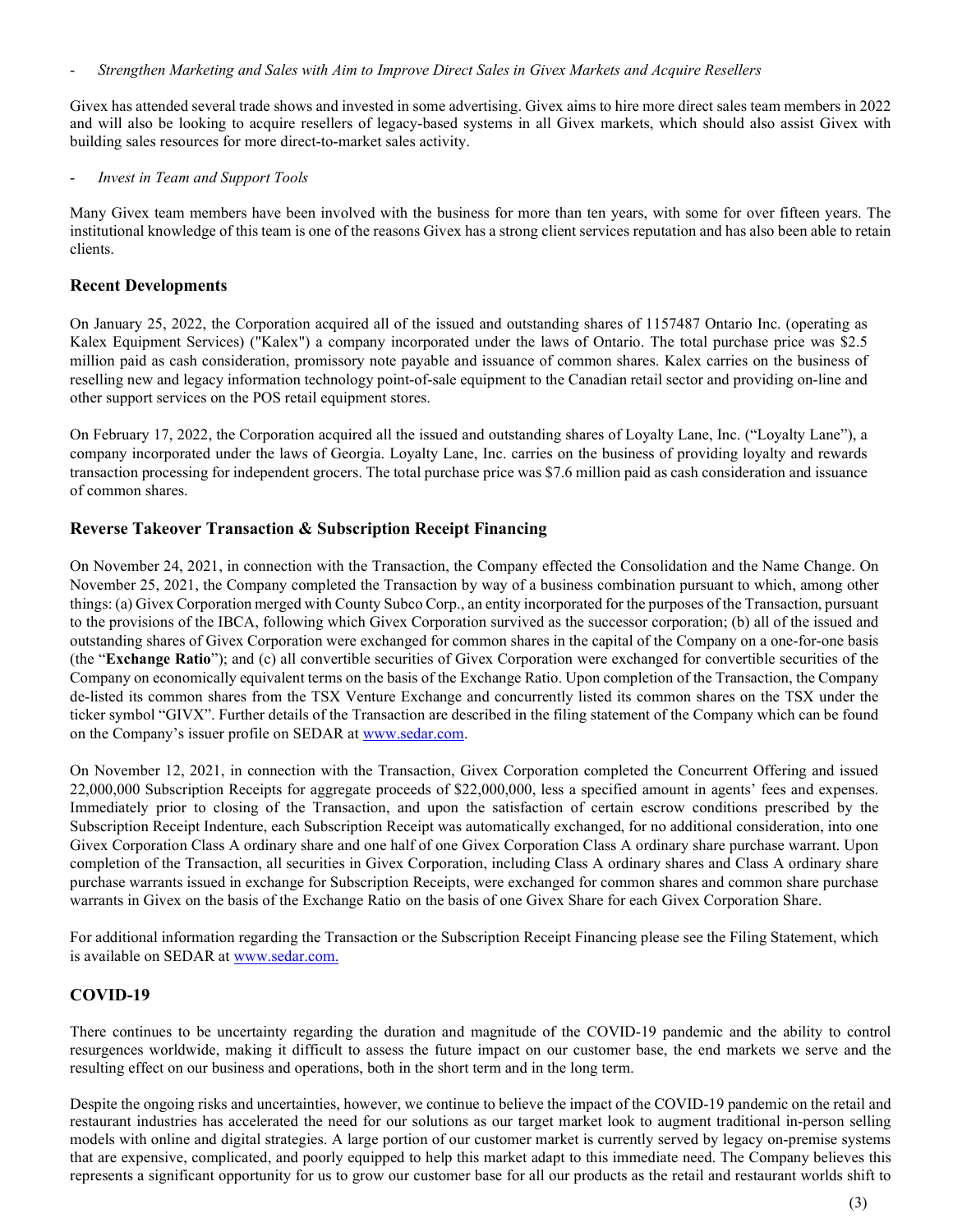more cloud-based solutions.

Since the onset of the COVID-19 pandemic, we implemented temporary measures to help our customers navigate the uncertainty they were facing including price and payment flexibilities. We also prioritized the health and safety of our employees by quickly deploying all staff to a "work from home model", something the Company was well-suited to do given the cloud-based tools it uses to run its business. The Company also implemented a COVID-19 pandemic cost cutting plan to help scale back operating costs where possible.

The results of these measures include revenue growth of \$3.7 million from \$51.5 million for Fiscal 2020 to \$55.2 million for Fiscal 2021. This was achieved despite the COVID-19 impact on the global retail and restaurant industries, further demonstrating, we believe, the demand for our solutions.

We continue to monitor the impact of COVID-19 on our business, financial condition, and operations. Please refer to the section in the Annual Information Form entitled "General Development of the Business – The COVID-19 Pandemic".

### Key Performance Indicators

We monitor the following key performance indicators to help us evaluate our business, measure our performance, identify trends affecting our business, formulate business plans and make strategic decisions. These key performance indicators are also used to provide investors with supplemental measures of our operating performance and thus highlight trends in our core business that may not otherwise be apparent when relying solely on IFRS measures. We also believe that securities analysts, investors, and other interested parties frequently use industry metrics in the evaluation of issuers. Our key performance indicators may be calculated in a manner different than similar key performance indicators used by other companies.

Customer Locations. "Customer Location" means a billing customer location for which the term of services has not ended, or with which we are negotiating a renewal contract. It includes both merchant locations that have transactions processed through our cloud-based SaaS platform, as well as merchant locations not on our platform but for which we provide other Givex services. A single unique customer can have multiple Customer Locations including physical and eCommerce sites.

We believe that our ability to increase the number of Customer Locations served by our platform and products is an indicator of our success in terms of market penetration and growth of our business. During the COVID-19 pandemic, certain customers that process transactions through our platform may have decided to or been forced to close for a certain time period. If these customers did not perform at least one transaction during this period, we would not include them in the customer location count despite the fact they may still be customers.

As at March 31, 2022 and March 31, 2021, we had global customer locations of approximately 115,000 and 91,000 respectively. This includes the 15,000 customer locations added through the Kalex acquisition, and the 2,000 grocery locations added through the Loyalty Lane acquisition, both of which acquisitions occurred in Q1 2022 and are more fully described above.

Gross Transaction Volume. "Gross Transaction Volume" or "GTV" means the total dollar value of stored and POS transactions processed through our cloud-based SaaS platforms in the period, net of refunds, inclusive of shipping and handling, duty and value-added taxes. We believe GTV is an indicator of the success of our customers and the strength of our platforms. GTV does not represent revenue earned by us.

For the three months ending March 31 2022 and 2021, total GTV processed was approximately \$1.26 billion and \$1.04 billion respectively, representing growth of 21%. During the COVID-19 pandemic, certain customers may have decided to or been forced to close for a certain time period, eliminating any transactions for these customers despite the fact they may still be customers.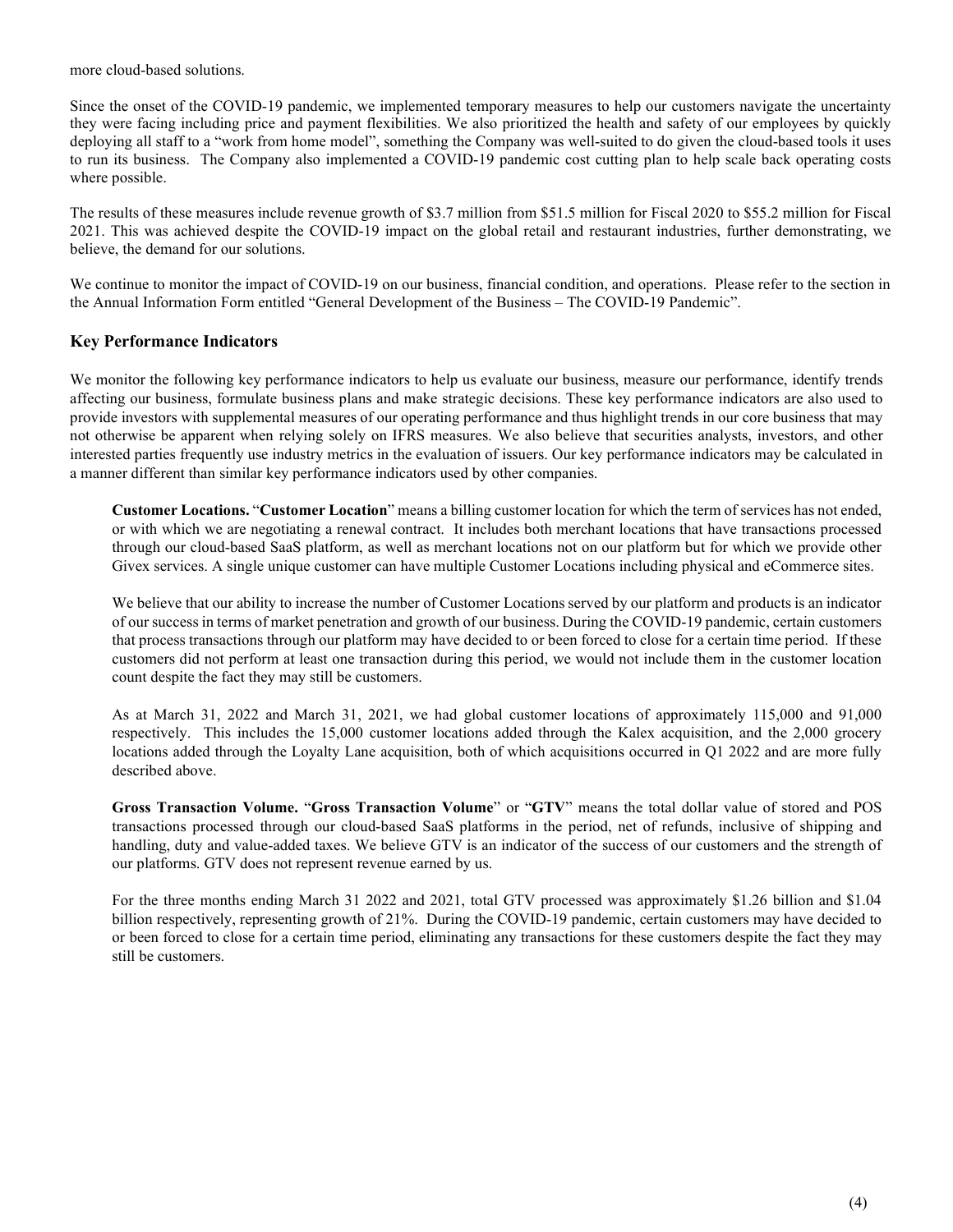### Non-IFRS Measures and Reconciliation of Non-IFRS Measures

The information presented within this MD&A includes certain financial measures such as "Adjusted EBITDA", which are not recognized measures under IFRS and do not have a standardized meaning prescribed by IFRS and are therefore unlikely to be comparable to similar measures presented by other companies. Rather, these measures are provided as additional information to complement those IFRS measures by providing further understanding of our results of operations from management's perspective. Accordingly, these measures should not be considered in isolation nor as a substitute for analysis of our financial information reported under IFRS. These non-IFRS measures are used to provide investors with supplemental measures of our operating performance and thus highlight trends in our core business that may not otherwise be apparent when relying solely on IFRS measures. We also believe that securities analysts, investors and other interested parties frequently use non-IFRS measures in the evaluation of issuers. Our management also uses non-IFRS measures in order to facilitate operating performance comparisons from period to period, to prepare annual operating budgets and forecasts and to determine components of management compensation. bed by IFRS and are therefore unlikely to be<br>ures are provided as additional information to<br>of operations from management's perspective.<br>thute for analysis of our financial information<br>with supplemental measures of our op comparable to similar measures presented by other comparable as a dependent and entired in such a measures are provided as a delitional information to expect the considered in stoching of our results of operations from ma

# Adjusted EBITDA

| reported under IFRS. These non-IFRS measures are used to provide investors with supplemental measures of our operating<br>performance and thus highlight trends in our core business that may not otherwise be apparent when relying solely on IFRS<br>measures. We also believe that securities analysts, investors and other interested parties frequently use non-IFRS measures in the<br>evaluation of issuers. Our management also uses non-IFRS measures in order to facilitate operating performance comparisons<br>from period to period, to prepare annual operating budgets and forecasts and to determine components of management<br>compensation. | Accordingly, these measures should not be considered in isolation nor as a substitute for analysis of our financial information |                  |  |
|----------------------------------------------------------------------------------------------------------------------------------------------------------------------------------------------------------------------------------------------------------------------------------------------------------------------------------------------------------------------------------------------------------------------------------------------------------------------------------------------------------------------------------------------------------------------------------------------------------------------------------------------------------------|---------------------------------------------------------------------------------------------------------------------------------|------------------|--|
| <b>Adjusted EBITDA</b>                                                                                                                                                                                                                                                                                                                                                                                                                                                                                                                                                                                                                                         |                                                                                                                                 |                  |  |
| Adjusted EBITDA is defined as net profit (loss) excluding interest, taxes, depreciation and amortization, or EBITDA, as<br>adjusted for share-based compensation and related expenses, foreign exchange gains and losses, and transaction-related<br>expenses including those related to going public through the reverse takeover transaction as further defined above.                                                                                                                                                                                                                                                                                       |                                                                                                                                 |                  |  |
| The following table reconciles net income (loss) loss to Adjusted EBITDA for the periods indicated:                                                                                                                                                                                                                                                                                                                                                                                                                                                                                                                                                            |                                                                                                                                 |                  |  |
|                                                                                                                                                                                                                                                                                                                                                                                                                                                                                                                                                                                                                                                                | Three months ended<br>March 31                                                                                                  |                  |  |
|                                                                                                                                                                                                                                                                                                                                                                                                                                                                                                                                                                                                                                                                | 2022                                                                                                                            | 2021             |  |
| (in thousands of C\$)                                                                                                                                                                                                                                                                                                                                                                                                                                                                                                                                                                                                                                          | \$                                                                                                                              | \$               |  |
| Net income (loss) and comprehensive income (loss)                                                                                                                                                                                                                                                                                                                                                                                                                                                                                                                                                                                                              | (2,581)                                                                                                                         | (9)              |  |
| Depreciation of property and equipment                                                                                                                                                                                                                                                                                                                                                                                                                                                                                                                                                                                                                         | 230                                                                                                                             | 410              |  |
| Depreciation of right-of-use assets                                                                                                                                                                                                                                                                                                                                                                                                                                                                                                                                                                                                                            | 589                                                                                                                             | 500              |  |
| Amortization of intangible assets                                                                                                                                                                                                                                                                                                                                                                                                                                                                                                                                                                                                                              | 439                                                                                                                             | 227              |  |
| Net finance cost                                                                                                                                                                                                                                                                                                                                                                                                                                                                                                                                                                                                                                               | 131                                                                                                                             | 130              |  |
| Income tax provision (recovery)                                                                                                                                                                                                                                                                                                                                                                                                                                                                                                                                                                                                                                | (527)                                                                                                                           | 17               |  |
| <b>EBITDA</b>                                                                                                                                                                                                                                                                                                                                                                                                                                                                                                                                                                                                                                                  | (1,719)                                                                                                                         | 1,275            |  |
| Share-based compensation expense                                                                                                                                                                                                                                                                                                                                                                                                                                                                                                                                                                                                                               | 2,989                                                                                                                           | $\boldsymbol{0}$ |  |
|                                                                                                                                                                                                                                                                                                                                                                                                                                                                                                                                                                                                                                                                | (14)                                                                                                                            | 49               |  |
| Foreign exchange loss (gain)                                                                                                                                                                                                                                                                                                                                                                                                                                                                                                                                                                                                                                   |                                                                                                                                 |                  |  |

#### Summary of Factors Affecting Our Performance

We believe that the growth and future success of our business depends on many factors, including those described below. While each of these factors presents significant opportunities for our business, they also pose challenges, some of which are discussed below and are more fully described in the "Risk Factors" section of our most recent Annual Information Form, which can be found on the Company's issuer profile on SEDAR at www.sedar.com.

#### Market adoption of our platform

We intend to continue to drive adoption of our commerce-enabling platform by scaling our solutions to meet the needs of both new and existing customers of all types and sizes. We believe that there is significant potential to increase penetration of our total addressable market and attract new customers. We plan to do this by further developing our products and services as well as continuing to invest in marketing strategies tailored to attract new businesses to our platform, both in our existing geographies and new markets around the world. We also intend to selectively evaluate opportunities to offer our solutions to businesses operating in industry verticals that we do not currently serve. We plan to continue to invest in our platform to expand our customer base and drive market adoption and our operations may fluctuate as we make these investments.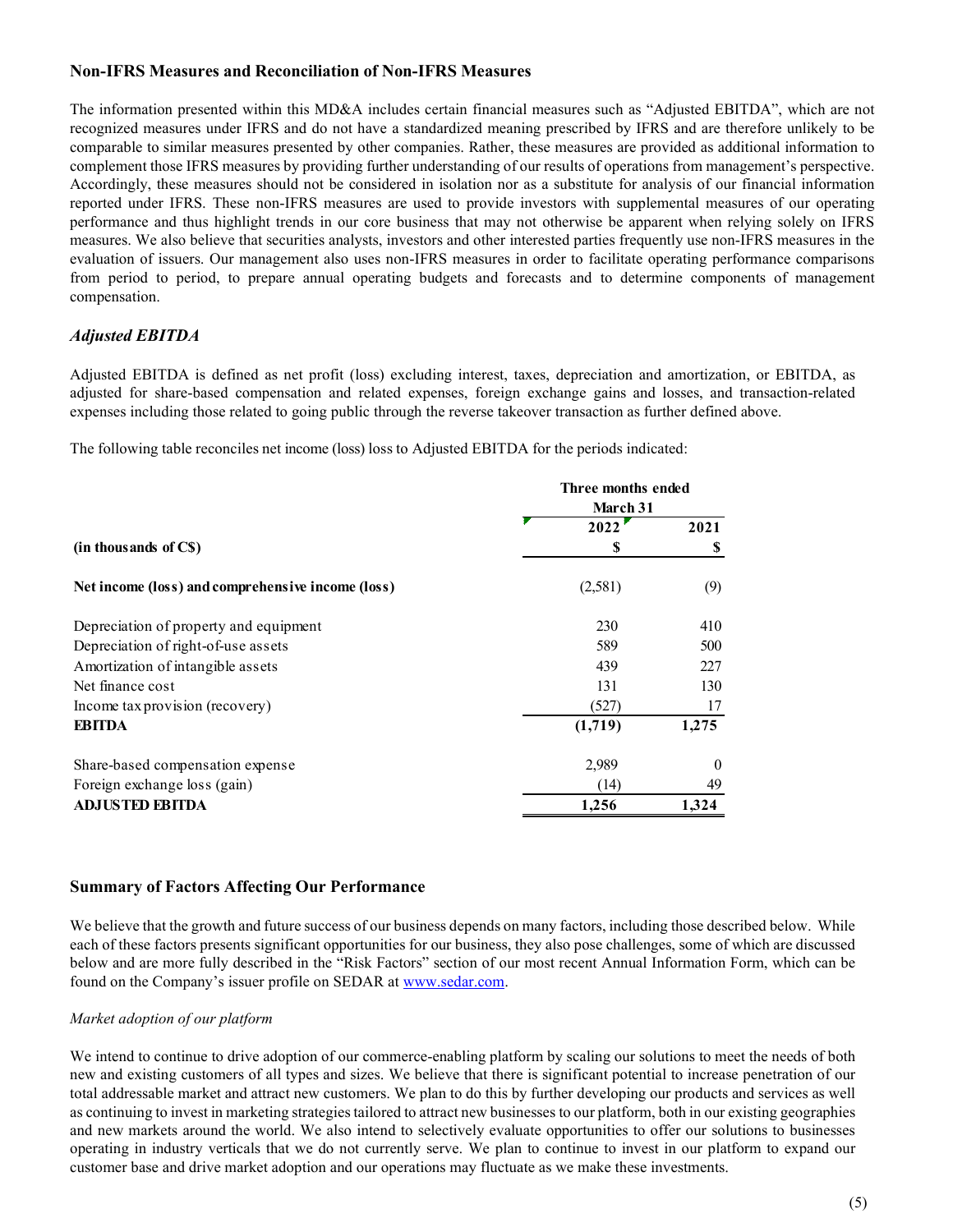#### Cross-selling and up-selling with existing customers

Our existing customers represent a significant opportunity to cross-sell and up-sell products and services with limited incremental sales and marketing expense. We use a "land and expand" approach, with many of our merchant-clients initially deploying our platform for a specific use case. Once they realize the benefits and wide functionality of our platform, they can expand the number of product offering they subscribe to. We plan to continually invest in product development, and in sales and marketing, to add more solutions to our platform and to increase the usage and awareness of our solutions. Our future revenue growth and our ability to achieve and maintain profitability is dependent upon our ability to maintain existing customer relationships and to continue to expand our customers' use of our comprehensive suite of our solutions.

#### Scaling our sales and marketing team

Our ability to achieve significant growth in future revenue will largely depend upon the effectiveness of our sales and marketing efforts, both domestically and internationally. The majority of our sales and marketing efforts are accomplished in-house, and we believe the strength of our sales and marketing team is critical to our success. We have invested and intend to continue to invest meaningfully in terms of expanding our sales force, and consequently, we anticipate that our headcount will continue to increase as a result of these investments.

#### International sales

We believe that global demand for our platform will continue to increase as SMBs seek out end-to-end solutions with omnichannel capabilities to enable their businesses to thrive and succeed in an increasingly complex operating environment. Accordingly, we believe there is significant opportunity to grow our international business. We have invested, and plan to continue to invest, ahead of this potential demand in personnel and marketing, and to make selective acquisitions outside of North America to support our international growth.

### Key Components of Results of Operations

#### Revenue

#### Service and payments revenue

The Company's main sources of revenue are recurring service fees from its technology solutions. "Service and payment revenues", which consist of subscription and transactional revenue from our customer engagement, POS, payments, integrations, and analytics solutions, are recognized as services provided. Our solutions include maintenance and support.

#### Hardware and other revenue

These are generally one-time revenues associated with the sale of hardware with which our solutions integrate and development services in support of the integration of our solutions to our customers.

#### Direct cost of revenue

#### Direct cost of services and payments revenue

Costs of these revenues primarily includes direct costs related to our payments, card production and fulfillment solutions.

#### Direct cost of hardware and other revenue

Cost of these revenues primarily includes costs associated with our hardware solutions, such as the cost of acquiring the hardware inventory as well as expenses related to the one-time implementation services provided to customers.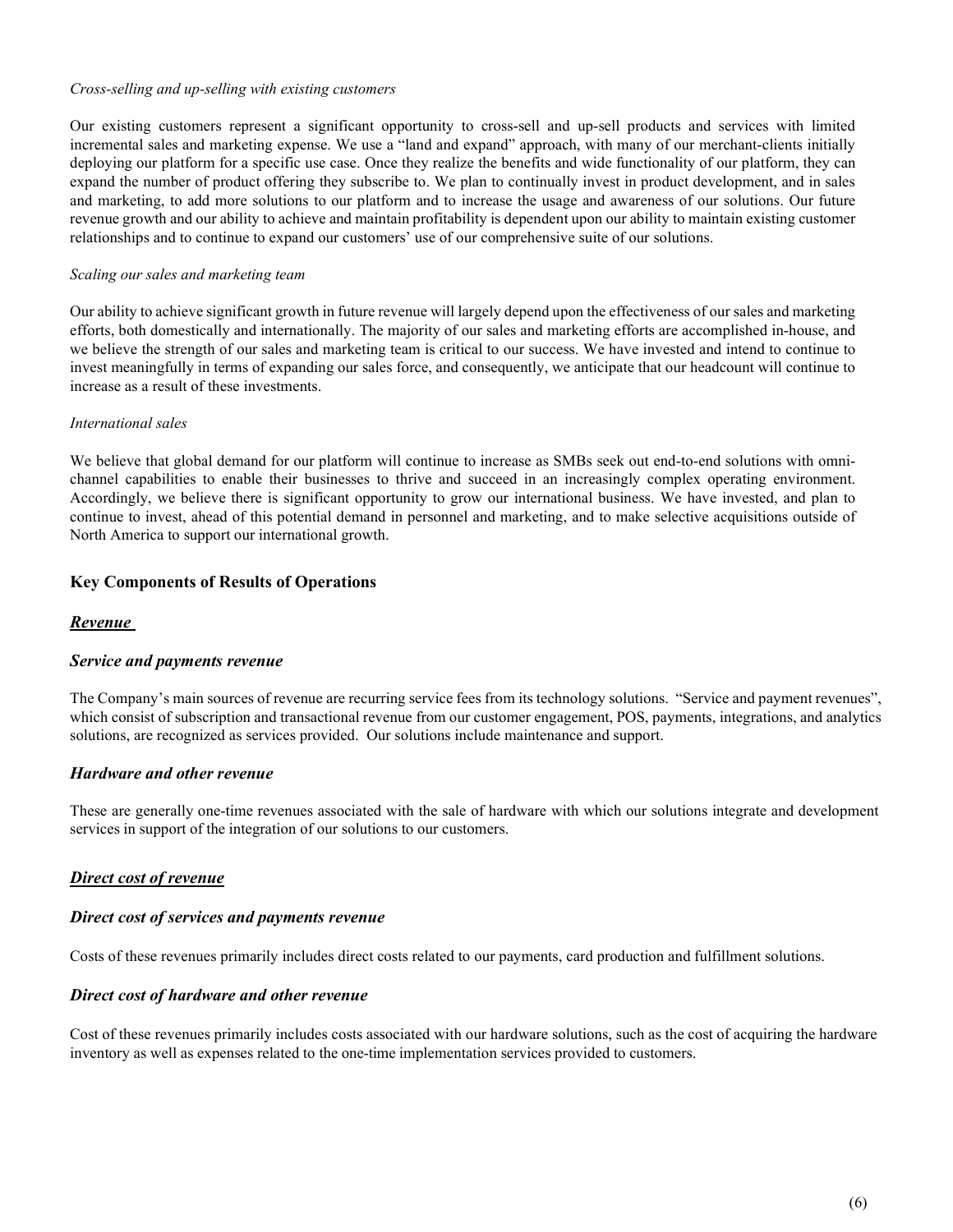# Operating Expenses

# General and administrative

General and administrative expenses consist of all Givex employee and contractor expenses, recurring professional fees, costs associated with our internal networks and datacenters, insurance, and general corporate expenses. These costs are reduced by any government assistance like that from the Canadian Government's COVID-19 wage subsidy program in respect of remuneration for eligible employees.

# Sales and marketing

Sales and marketing expenses consist primarily of costs relating to advertising and marketing, attendance at trade shows, and travel costs.

### Share-based compensation

Upon Closing of the Transaction in Q4 2021, Givex adopted both a stock option plan and a restricted share unit plan. The purpose of these plans is to assist the Corporation in attracting and retaining key employees, officers, directors, and consultants who will contribute to the Corporation's long-term success by providing them incentives that align their interests with those of the shareholders of the Company. The Plans are administered by the Board. See more details about the Transaction above.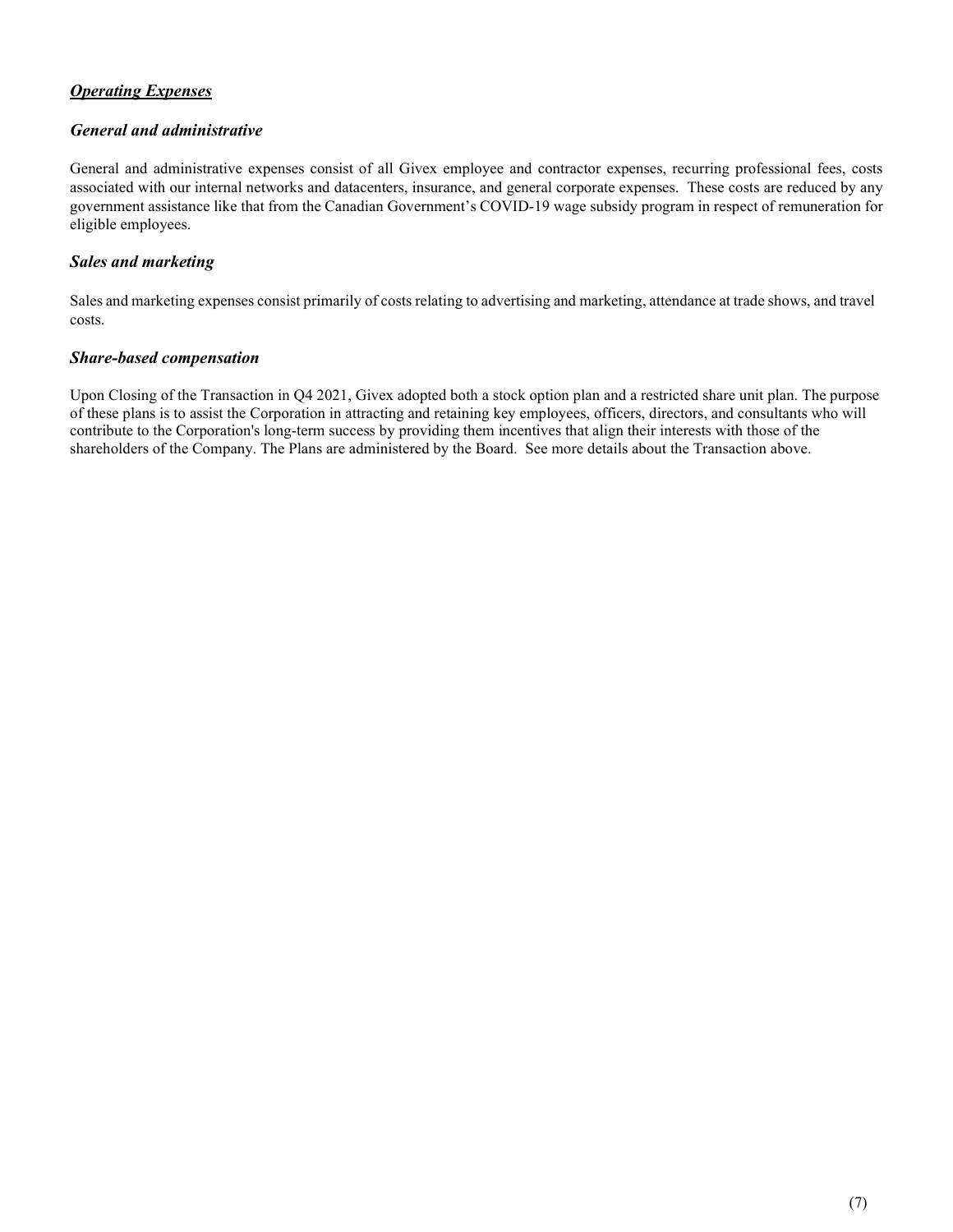# Results of Operations

| <b>Results of Operations</b><br>The following table outlines our consolidated statements of income (loss) for the three months and ended March 31, 2022 and |      |                    |                  |
|-------------------------------------------------------------------------------------------------------------------------------------------------------------|------|--------------------|------------------|
|                                                                                                                                                             |      |                    |                  |
|                                                                                                                                                             |      |                    |                  |
|                                                                                                                                                             |      |                    |                  |
| 2021:                                                                                                                                                       |      |                    |                  |
|                                                                                                                                                             |      | Three months ended |                  |
|                                                                                                                                                             |      | March 31<br>2022   |                  |
| (in thousands of C\$)                                                                                                                                       |      | \$                 | 2021<br>\$       |
| Revenue                                                                                                                                                     |      |                    |                  |
| Service and payments revenue                                                                                                                                | \$   | 15,127             | 12,303           |
| Hardware and other revenue                                                                                                                                  |      | 1,205              | 683              |
| Total                                                                                                                                                       |      | 16,332             | 12,986           |
| <b>Direct Cost of Revenue</b>                                                                                                                               |      |                    |                  |
| Service and payments revenue                                                                                                                                |      | 4,518              | 3,840            |
| Hardware and other revenue                                                                                                                                  |      | 900                | 412              |
| Total                                                                                                                                                       |      | 5,418              | 4,252            |
| Gross profit                                                                                                                                                |      | 10,914             | 8,734            |
| <b>Expenses</b>                                                                                                                                             |      |                    |                  |
| General and administrative                                                                                                                                  |      | 8,948              | 7,220            |
| Sales and marketing                                                                                                                                         |      | 710                | 190              |
| Depreciation of property and equipment                                                                                                                      |      | 230                | 410              |
| Depreciation of right-of-use assets<br>Amortization of intangible assets                                                                                    |      | 589<br>439         | 500<br>227       |
| Share-based compensation                                                                                                                                    |      | 2,989              | $\boldsymbol{0}$ |
| Foreign exchange loss (gain)                                                                                                                                |      | (14)               | 49               |
| <b>Total Expenses</b>                                                                                                                                       |      | 13,891             | 8,596            |
| Income (loss) before undernoted items and income taxes                                                                                                      |      | (2,977)            | 138              |
|                                                                                                                                                             |      |                    |                  |
| Net finance costs                                                                                                                                           |      | 131                | 130              |
| Income (loss) before income taxes                                                                                                                           |      | (3,108)            | $\,8\,$          |
| Income tax expense (recovery)                                                                                                                               |      | (527)              | 17               |
| Net income (loss) and comprehensive income (loss)                                                                                                           | \$   | (2,581)            | (9)              |
|                                                                                                                                                             |      |                    |                  |
| Net income (loss) per share                                                                                                                                 |      |                    |                  |
| Basic and diluted                                                                                                                                           | $\$$ | (0.02)             | $\boldsymbol{0}$ |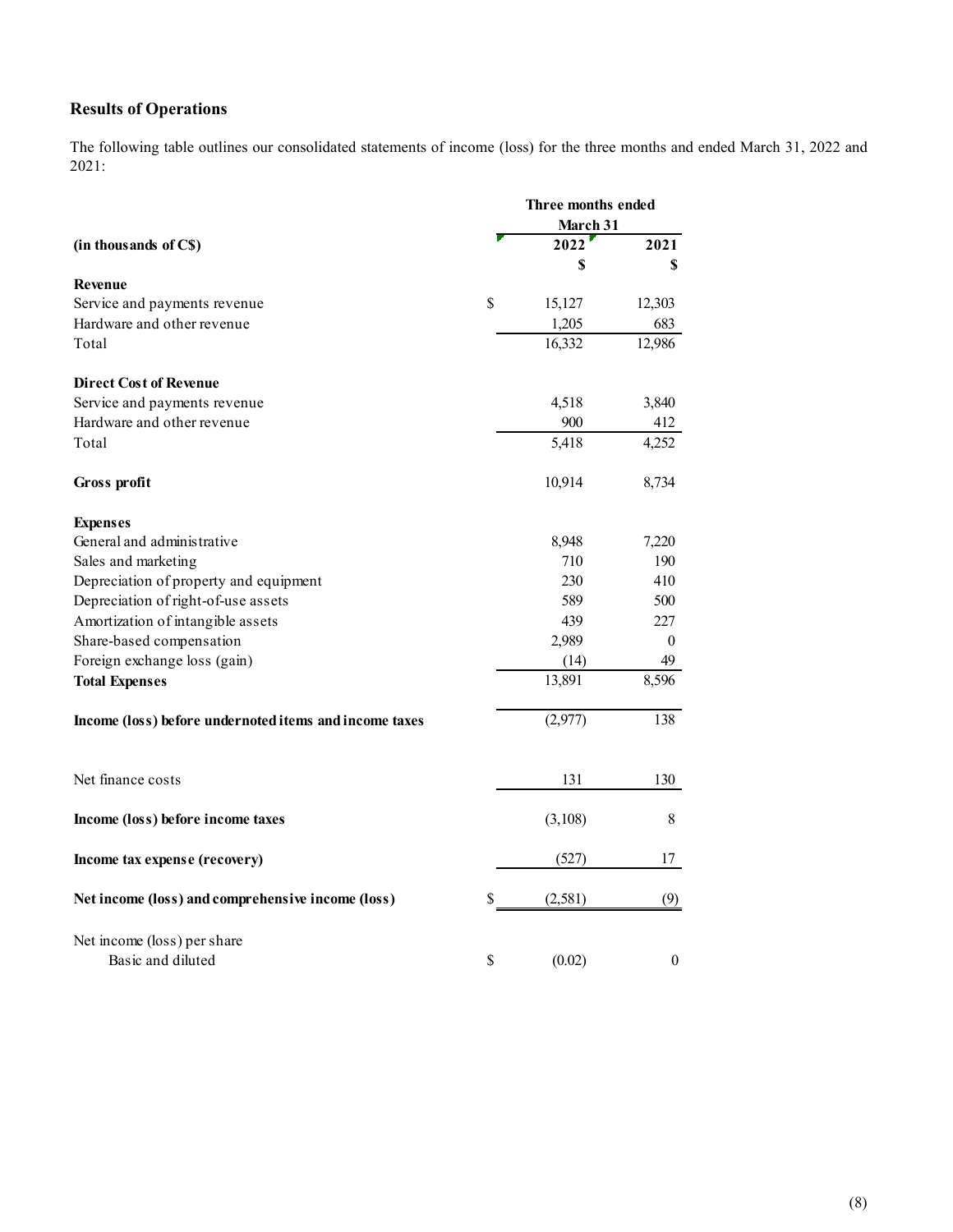### Results of Operations for the Three Months Ended March 31, 2021, and 2020

#### Revenues

| Results of Operations for the Three Months Ended March 31, 2021, and 2020 |                 |                |              |                          |
|---------------------------------------------------------------------------|-----------------|----------------|--------------|--------------------------|
|                                                                           |                 |                |              |                          |
| Revenues                                                                  |                 |                |              |                          |
|                                                                           |                 |                |              |                          |
|                                                                           |                 | 3 months ended |              |                          |
|                                                                           |                 | March 31,      |              |                          |
| (in thousands of C\$, except percentages)                                 | 2022            | 2021           | Change       |                          |
|                                                                           | \$              | \$             | S            | Change<br>$\frac{6}{10}$ |
|                                                                           |                 |                |              |                          |
| Revenue                                                                   |                 |                |              |                          |
| Service and payments revenue                                              | 15,127          | 12,303         | 2,824        |                          |
| Hardware and other revenue<br><b>Total Revenues</b>                       | 1,205<br>16,332 | 683<br>12,986  | 522<br>3,346 | 23.0%<br>76.4%<br>25.8%  |

#### Service and payments revenue

The Kalex acquisition in January 2022, as discussed earlier, contributed \$0.6 million to the increase. The Loyalty Lane acquisition in February 2022, also discussed earlier, contributed \$0.70 million towards the increase.

There was also strong growth in both the US and Brazil. Revenue in the US increased approximately \$1.2 million or 33% from Q1 2021, and Brazil increased approximately \$0.3 million or 68% from Q1 2021.

This revenue growth is consistent with the growth in GTV processed through our system as noted in "Key Performance Indicators" above. For Q1 2022, GTV processed through our system grew approximately \$.22 billion or 21%, to \$1.26 billion in Q1 2022 from \$1.04 billion in Q1 2021.

#### Hardware and other revenue

For the 3 months ending March 31, 2022, hardware and other revenue increased \$0.5 million over the 3 months ending March 31, 2021. This increase is primarily due to a combination of both new acquisitions and organic growth.

The Kalex acquisition in Q1 2022, as discussed earlier, contributed \$0.2 million to the increase. In addition, Canadian hardware sales increased over \$0.3 million, primarily due to the completion of the rollout of a large multi-location Canadian customer in Q1 2022.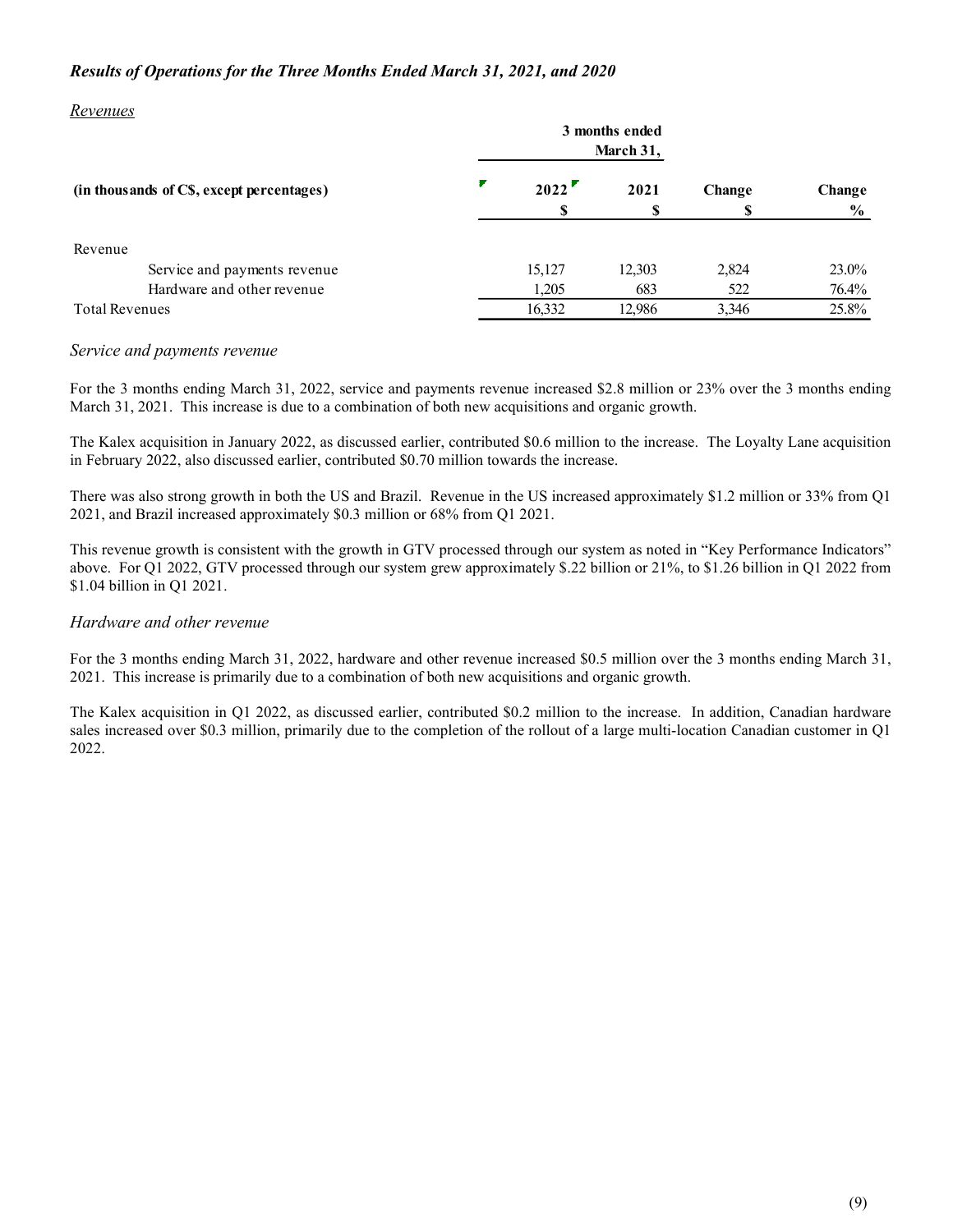### Direct cost of revenue / Gross profit

| Direct cost of revenue / Gross profit                       |        |              |                             |              |                 |
|-------------------------------------------------------------|--------|--------------|-----------------------------|--------------|-----------------|
|                                                             |        |              |                             |              |                 |
|                                                             |        |              | 3 months ended<br>March 31, |              |                 |
| (in thousands of C\$, except percentages)                   |        | 2022         | 2021                        | Change       | Change          |
|                                                             |        | \$           | $\mathbb{S}$                | $\mathbf S$  | $\frac{0}{0}$   |
| Direct cost of revenues                                     |        |              |                             |              |                 |
| Service and payments revenue                                |        | 4,518        | 3,840                       | 678          | 17.7%           |
| Hardware and other revenue<br>Total Direct cost of revenues |        | 900<br>5,418 | 412<br>4,252                | 488<br>1,166 | 118.4%<br>27.4% |
|                                                             |        |              |                             |              |                 |
|                                                             |        |              | 3 months ended<br>March 31, |              |                 |
| (in thousands of C\$, except percentages)                   |        | 2022         | 2021                        | Change       | Change          |
|                                                             |        | $\mathbf{s}$ | $\mathbf S$                 | S            | $\frac{0}{0}$   |
| Gross profit                                                | 10,914 |              | 8,734                       | 2,180        | 25.0%           |
|                                                             |        | 66.8%        | 67.3%                       |              |                 |

#### Operating Expenses

#### General and administrative

| Gross Profit as a % of Total Revenues                                                                                                                                                                                                                                                               | 66.8%    | 67.3%                       |        |               |
|-----------------------------------------------------------------------------------------------------------------------------------------------------------------------------------------------------------------------------------------------------------------------------------------------------|----------|-----------------------------|--------|---------------|
| For the 3 months ending March 31, 2022, direct cost of service and payments revenue increased \$0.7 million over the 3 months<br>ending March 31, 2021. This increase was due to the increase in revenue between these two periods.                                                                 |          |                             |        |               |
| For the 3 months ending March 31, 2022, direct cost of hardware and other revenue increased \$0.5 million over the 3 months ending<br>March 31, 2021. This increase was due to the increase in revenue between these two periods.                                                                   |          |                             |        |               |
| For the 3 months ending March 31, 2022, gross profit increased \$2.2 million over the 3 months ending March 31, 2021. This increase<br>is due to the increase in revenues. Overall, the gross profit margin as $a\%$ of total revenues ratio is consistent when comparing these<br>3-month periods. |          |                             |        |               |
| <b>Operating Expenses</b>                                                                                                                                                                                                                                                                           |          |                             |        |               |
| General and administrative                                                                                                                                                                                                                                                                          |          |                             |        |               |
|                                                                                                                                                                                                                                                                                                     |          | 3 months ended<br>March 31, |        |               |
| (in thousands of CS, except percentages)                                                                                                                                                                                                                                                            | 2022'    | 2021                        | Change | Change        |
|                                                                                                                                                                                                                                                                                                     | <b>S</b> | S                           | S      | $\frac{0}{0}$ |
| General and administrative                                                                                                                                                                                                                                                                          | 8,948    | 7,220                       | 1,728  | 23.9%         |
| For the 3 months ending March 31, 2022, general and administrative expenses increased \$1.7 million over the 3 months ending<br>March 31, 2021. This increase is due to a combination of things.                                                                                                    |          |                             |        |               |
| Payroll increased \$1.0 million, which is a combination of pay raises and an increase in headcount. Headcount increased by 39 from                                                                                                                                                                  |          |                             |        |               |

Payroll increased \$1.0 million, which is a combination of pay raises and an increase in headcount. Headcount increased by 39 from 256 at March 31, 2021 to 295 at March 31, 2022, and includes staff added as part of the Kalex and Loyalty Lane acquisitions.

This increase is also partially due to non-payroll overhead costs added related to the acquisitions of both Kalex and Loyalty Lane in Q1 2022, and \$0.2 million in new ongoing costs in 2022 associated with being a public company. As per the Transaction as further described above, Givex became a public company in Q4 2021.

In addition, general and administrative expenses for the 3 months ending March 31, 2021 was reduced by \$.1 million for an employee wage subsidy received from the Government of Canada under it's Canadian Emergency Wage Subsidy ("CEWS") program (\$0 in 2022).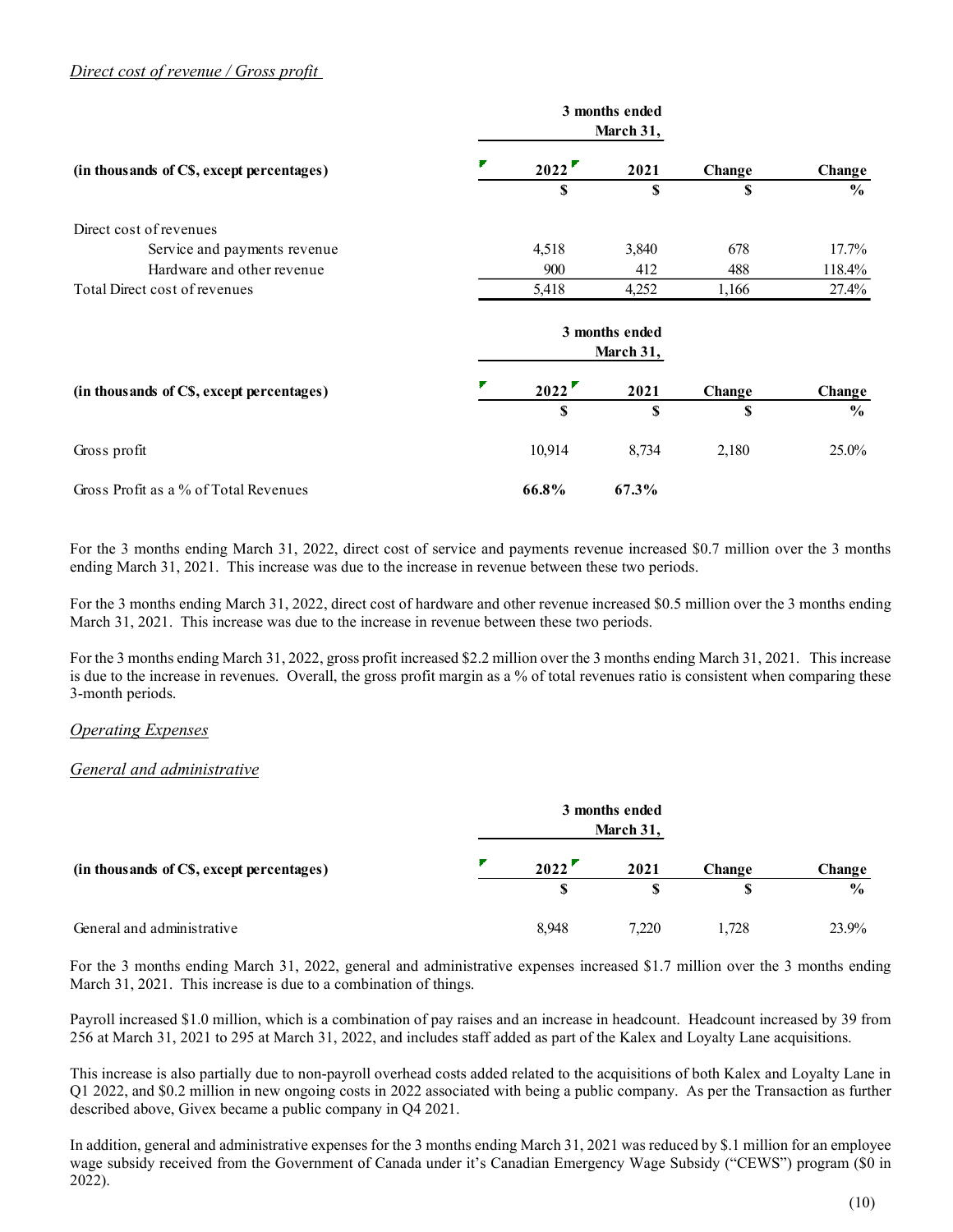| Sales and marketing                                                                                                                                                                                                                                                      |             |                |                    |                         |
|--------------------------------------------------------------------------------------------------------------------------------------------------------------------------------------------------------------------------------------------------------------------------|-------------|----------------|--------------------|-------------------------|
|                                                                                                                                                                                                                                                                          |             | 3 months ended |                    |                         |
|                                                                                                                                                                                                                                                                          |             | March 31,      |                    |                         |
| (in thousands of C\$, except percentages)                                                                                                                                                                                                                                | 2022        | 2021           |                    |                         |
|                                                                                                                                                                                                                                                                          | $\mathbf S$ | \$             | Change<br><b>S</b> | Change<br>$\frac{0}{0}$ |
| Sales and marketing                                                                                                                                                                                                                                                      | 710         | 190            | 520                | 273.7%                  |
| For the 3 months ending March 31, 2022, sales and marketing expense increased \$.5 million over the 3 months ending March 31,                                                                                                                                            |             |                |                    |                         |
| 2021. Of this increase, \$0.1 million related to sales commissions paid by Loyalty Lane, which was acquired in Q1 2022 as further<br>described above. The remainder of the increase primarily relates to an increase in travel, marketing, and market attendance as part |             |                |                    |                         |

### Depreciation

| 3 months ended<br>March 31,<br>2022<br>2021<br>Change<br>Change<br>$\mathbf S$<br>\$<br>\$<br>$\frac{6}{6}$<br>710<br>190<br>520<br>273.7%<br>3 months ended<br>March 31,<br>2022<br>2021<br>Change<br>Change<br>S<br>\$<br>\$<br>$\frac{6}{6}$<br>230<br>410<br>(180)<br>$-43.9%$<br>589<br>500<br>89<br>17.8%<br>910<br>819<br>(91)<br>$-10.0\%$<br>3 months ended<br>March 31,<br>2022<br>2021<br>Change<br>Change<br>$\frac{6}{9}$<br>S.<br>\$.<br>S<br>439<br>227<br>212<br>93.4%                                                                                                                                                                                                                                                                                                                                                                                                                                                                                                                                                                                | Sales and marketing                       |  |  |
|-----------------------------------------------------------------------------------------------------------------------------------------------------------------------------------------------------------------------------------------------------------------------------------------------------------------------------------------------------------------------------------------------------------------------------------------------------------------------------------------------------------------------------------------------------------------------------------------------------------------------------------------------------------------------------------------------------------------------------------------------------------------------------------------------------------------------------------------------------------------------------------------------------------------------------------------------------------------------------------------------------------------------------------------------------------------------|-------------------------------------------|--|--|
| For the 3 months ending March 31, 2022, sales and marketing expense increased \$.5 million over the 3 months ending March 31,<br>2021. Of this increase, \$0.1 million related to sales commissions paid by Loyalty Lane, which was acquired in Q1 2022 as further<br>described above. The remainder of the increase primarily relates to an increase in travel, marketing, and market attendance as part<br>of a near return to normal in Q1 2022 from the Covid 19 pandemic.<br>For the 3 months ending March 31, 2022, depreciation of property and equipment decreased \$0.2 million over the 3 months ending<br>March 31, 2021. This change is primarily due to timing differences related to net additions during this period compared to prior<br>For the 3 months ending March 31, 2022, depreciation of right-of-use assets increased \$0.1 million over the 3 months ending March<br>31, 2021. This change is partially due to the addition of costs related to the acquisitions of Loyalty Lane and Kalex in Q1 2022.<br>Amortization of intangible assets |                                           |  |  |
|                                                                                                                                                                                                                                                                                                                                                                                                                                                                                                                                                                                                                                                                                                                                                                                                                                                                                                                                                                                                                                                                       | (in thousands of CS, except percentages)  |  |  |
|                                                                                                                                                                                                                                                                                                                                                                                                                                                                                                                                                                                                                                                                                                                                                                                                                                                                                                                                                                                                                                                                       |                                           |  |  |
|                                                                                                                                                                                                                                                                                                                                                                                                                                                                                                                                                                                                                                                                                                                                                                                                                                                                                                                                                                                                                                                                       | Sales and marketing                       |  |  |
|                                                                                                                                                                                                                                                                                                                                                                                                                                                                                                                                                                                                                                                                                                                                                                                                                                                                                                                                                                                                                                                                       |                                           |  |  |
|                                                                                                                                                                                                                                                                                                                                                                                                                                                                                                                                                                                                                                                                                                                                                                                                                                                                                                                                                                                                                                                                       | <b>Depreciation</b>                       |  |  |
|                                                                                                                                                                                                                                                                                                                                                                                                                                                                                                                                                                                                                                                                                                                                                                                                                                                                                                                                                                                                                                                                       |                                           |  |  |
|                                                                                                                                                                                                                                                                                                                                                                                                                                                                                                                                                                                                                                                                                                                                                                                                                                                                                                                                                                                                                                                                       | (in thousands of CS, except percentages)  |  |  |
|                                                                                                                                                                                                                                                                                                                                                                                                                                                                                                                                                                                                                                                                                                                                                                                                                                                                                                                                                                                                                                                                       |                                           |  |  |
|                                                                                                                                                                                                                                                                                                                                                                                                                                                                                                                                                                                                                                                                                                                                                                                                                                                                                                                                                                                                                                                                       | Depreciation of property and equipment    |  |  |
|                                                                                                                                                                                                                                                                                                                                                                                                                                                                                                                                                                                                                                                                                                                                                                                                                                                                                                                                                                                                                                                                       | Depreciation of right-of-use assets       |  |  |
|                                                                                                                                                                                                                                                                                                                                                                                                                                                                                                                                                                                                                                                                                                                                                                                                                                                                                                                                                                                                                                                                       |                                           |  |  |
|                                                                                                                                                                                                                                                                                                                                                                                                                                                                                                                                                                                                                                                                                                                                                                                                                                                                                                                                                                                                                                                                       | period.                                   |  |  |
|                                                                                                                                                                                                                                                                                                                                                                                                                                                                                                                                                                                                                                                                                                                                                                                                                                                                                                                                                                                                                                                                       | <i>Amortization</i>                       |  |  |
|                                                                                                                                                                                                                                                                                                                                                                                                                                                                                                                                                                                                                                                                                                                                                                                                                                                                                                                                                                                                                                                                       |                                           |  |  |
|                                                                                                                                                                                                                                                                                                                                                                                                                                                                                                                                                                                                                                                                                                                                                                                                                                                                                                                                                                                                                                                                       | (in thousands of C\$, except percentages) |  |  |
|                                                                                                                                                                                                                                                                                                                                                                                                                                                                                                                                                                                                                                                                                                                                                                                                                                                                                                                                                                                                                                                                       |                                           |  |  |
|                                                                                                                                                                                                                                                                                                                                                                                                                                                                                                                                                                                                                                                                                                                                                                                                                                                                                                                                                                                                                                                                       |                                           |  |  |

#### Amortization

| (in thousands of CS, except percentages)                                                                                                                                                                                                                                                | 2022      | 2021           | Change      | Change                  |
|-----------------------------------------------------------------------------------------------------------------------------------------------------------------------------------------------------------------------------------------------------------------------------------------|-----------|----------------|-------------|-------------------------|
|                                                                                                                                                                                                                                                                                         | \$        | \$             | S           | $\frac{0}{0}$           |
| Depreciation of property and equipment                                                                                                                                                                                                                                                  | 230       | 410            | (180)       | $-43.9%$                |
| Depreciation of right-of-use assets                                                                                                                                                                                                                                                     | 589       | 500            | 89          | 17.8%                   |
|                                                                                                                                                                                                                                                                                         | 819       | 910            | (91)        | $-10.0\%$               |
| March 31, 2021. This change is primarily due to timing differences related to net additions during this period compared to prior<br>period.                                                                                                                                             |           |                |             |                         |
| For the 3 months ending March 31, 2022, depreciation of right-of-use assets increased \$0.1 million over the 3 months ending March<br>31, 2021. This change is partially due to the addition of costs related to the acquisitions of Loyalty Lane and Kalex in Q1 2022.<br>Amortization |           | 3 months ended |             |                         |
|                                                                                                                                                                                                                                                                                         |           | March 31,      |             |                         |
| (in thousands of CS, except percentages)                                                                                                                                                                                                                                                | 2022<br>S | 2021<br>\$     | Change<br>S | Change<br>$\frac{0}{0}$ |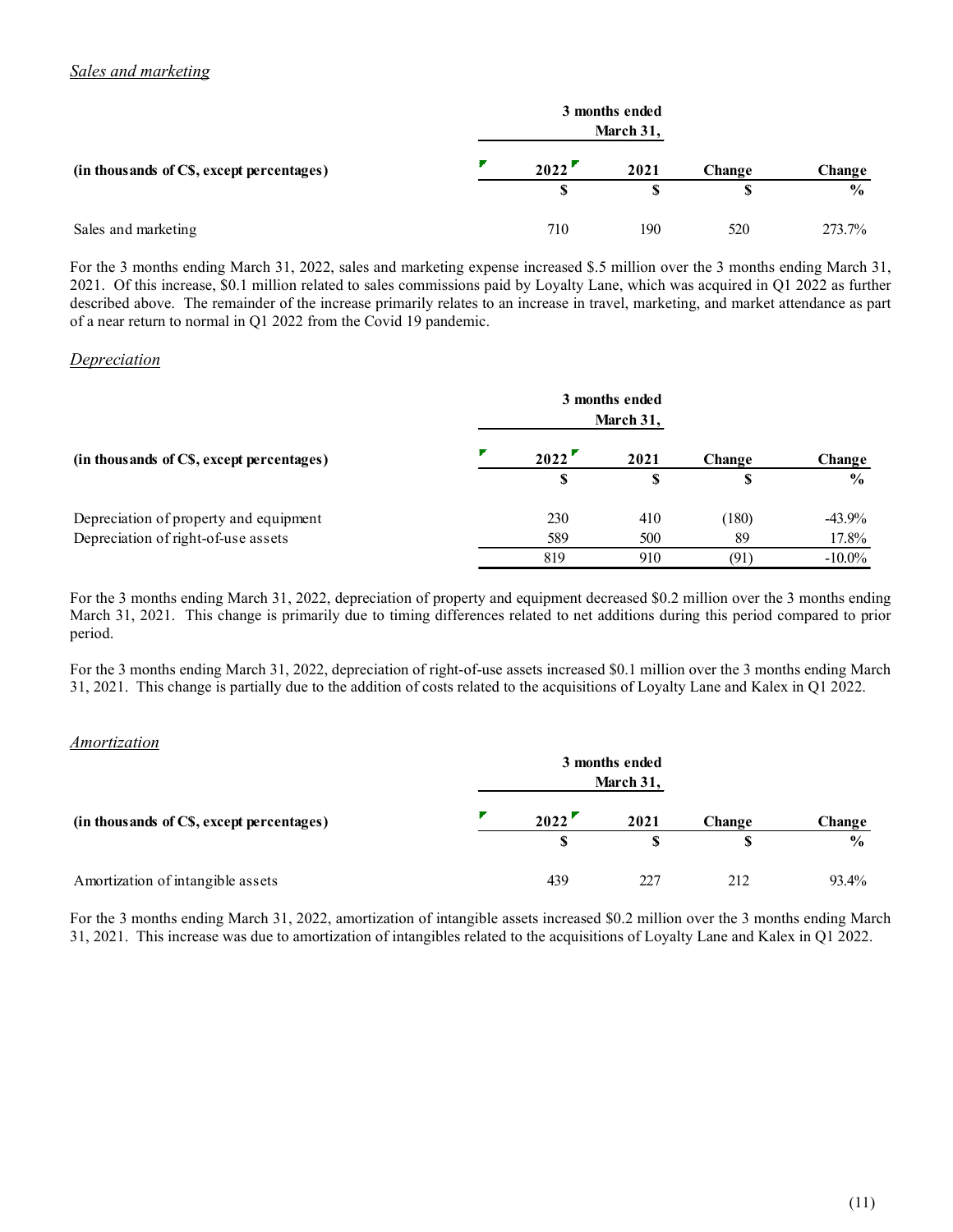### Share-based compensation expense

| Share-based compensation expense                                                                                                             |             |                             |              |                         |
|----------------------------------------------------------------------------------------------------------------------------------------------|-------------|-----------------------------|--------------|-------------------------|
|                                                                                                                                              |             | 3 months ended<br>March 31, |              |                         |
|                                                                                                                                              | 2022        | 2021                        |              |                         |
| (in thousands of CS, except percentages)                                                                                                     | $\mathbf S$ | $\boldsymbol{\mathsf{S}}$   | Change<br>\$ | Change<br>$\frac{0}{0}$ |
| Share-based Compensation Expense                                                                                                             | 2,989       | $\overline{0}$              | 2,989        | n/a                     |
| For the 3 months ending March 31, 2022, Share-based compensation expense increased \$3.0 million over the 3 months ending March<br>31, 2021. |             |                             |              |                         |

#### Foreign exchange loss (gain)

|                                                                                                                                                                                                                                                                                                                                                                                                                                                                                                                         |       | <b>3</b> months enged<br>March 31, |        |               |
|-------------------------------------------------------------------------------------------------------------------------------------------------------------------------------------------------------------------------------------------------------------------------------------------------------------------------------------------------------------------------------------------------------------------------------------------------------------------------------------------------------------------------|-------|------------------------------------|--------|---------------|
| (in thousands of CS, except percentages)                                                                                                                                                                                                                                                                                                                                                                                                                                                                                | 2022  | 2021                               | Change | Change        |
|                                                                                                                                                                                                                                                                                                                                                                                                                                                                                                                         | S     | S                                  | S      | $\frac{6}{9}$ |
| Share-based Compensation Expense                                                                                                                                                                                                                                                                                                                                                                                                                                                                                        | 2,989 | $\Omega$                           | 2,989  | n/a           |
| For the 3 months ending March 31, 2022, Share-based compensation expense increased \$3.0 million over the 3 months ending March<br>31, 2021.                                                                                                                                                                                                                                                                                                                                                                            |       |                                    |        |               |
| The increase is due to the adoption by Givex of both a stock option plan and a restricted share unit plan as part of the Transaction (as<br>more fully described above). The purpose of these plans is to assist Givex in attracting and retaining key employees, officers,<br>directors, and consultants who will contribute to the Corporation's long-term success by providing them incentives that align their<br>interests with those of the shareholders of the Company. The Plans are administered by the Board. |       |                                    |        |               |
| Foreign exchange loss (gain)                                                                                                                                                                                                                                                                                                                                                                                                                                                                                            |       |                                    |        |               |
|                                                                                                                                                                                                                                                                                                                                                                                                                                                                                                                         |       | 3 months ended<br>March 31,        |        |               |
| (in thousands of C\$, except percentages)                                                                                                                                                                                                                                                                                                                                                                                                                                                                               | 2022  | 2021                               | Change | Change        |
|                                                                                                                                                                                                                                                                                                                                                                                                                                                                                                                         | S     | \$                                 | S      | $\frac{6}{6}$ |
| Foreign exchange loss (gain)                                                                                                                                                                                                                                                                                                                                                                                                                                                                                            | (14)  | 49                                 | (63)   | $-128.6%$     |
|                                                                                                                                                                                                                                                                                                                                                                                                                                                                                                                         |       |                                    |        |               |
| For the 3 months ending March 31, 2022, foreign exchange loss (gain) decreased by \$0.06 million compared to the 3 months ending<br>March 31, 2021.                                                                                                                                                                                                                                                                                                                                                                     |       |                                    |        |               |

### Net finance costs

| (in thousands of CS, except percentages)                                                                                                                                                                                                                                                                                                                                                                                                                                                                                                                                                                                                                                                                             | 2022         | 2021                        | Change | Change<br>$\frac{0}{0}$ |
|----------------------------------------------------------------------------------------------------------------------------------------------------------------------------------------------------------------------------------------------------------------------------------------------------------------------------------------------------------------------------------------------------------------------------------------------------------------------------------------------------------------------------------------------------------------------------------------------------------------------------------------------------------------------------------------------------------------------|--------------|-----------------------------|--------|-------------------------|
| Foreign exchange loss (gain)                                                                                                                                                                                                                                                                                                                                                                                                                                                                                                                                                                                                                                                                                         | (14)         | 49                          | (63)   | $-128.6%$               |
| For the 3 months ending March 31, 2022, foreign exchange loss (gain) decreased by \$0.06 million compared to the 3 months ending<br>March 31, 2021.<br>Items included in our results are measured in our functional currency, which is the Canadian dollar, and foreign currency transactions<br>are translated into the functional currency using the exchange rates prevailing at the date of the transactions or when items are re-<br>measured at the end of the fiscal period, with resulting gains and losses subsequently being recognized. Foreign exchange gains or<br>losses are due to the overall strengthening or weakening of foreign currencies in terms of the Canadian dollar.<br>Net finance costs |              |                             |        |                         |
|                                                                                                                                                                                                                                                                                                                                                                                                                                                                                                                                                                                                                                                                                                                      |              | 3 months ended<br>March 31, |        |                         |
| (in thousands of CS, except percentages)                                                                                                                                                                                                                                                                                                                                                                                                                                                                                                                                                                                                                                                                             | 2022         | 2021                        | Change | Change                  |
|                                                                                                                                                                                                                                                                                                                                                                                                                                                                                                                                                                                                                                                                                                                      | $\mathbf{s}$ | S                           | S      | $\frac{0}{0}$           |
| Net finance costs                                                                                                                                                                                                                                                                                                                                                                                                                                                                                                                                                                                                                                                                                                    | 131          | 130                         |        | 0.8%                    |
| For the 3 months ending March 31, 2022, net finance costs are relatively flat and comparable to the 3 months ending March 31, 2021.<br>Net Finance Costs include interest on bank loan facilities, promissory notes, and interest on lease liabilities. These finance costs are<br>offset by interest income earned in the period to arrive at net finance costs.                                                                                                                                                                                                                                                                                                                                                    |              |                             |        |                         |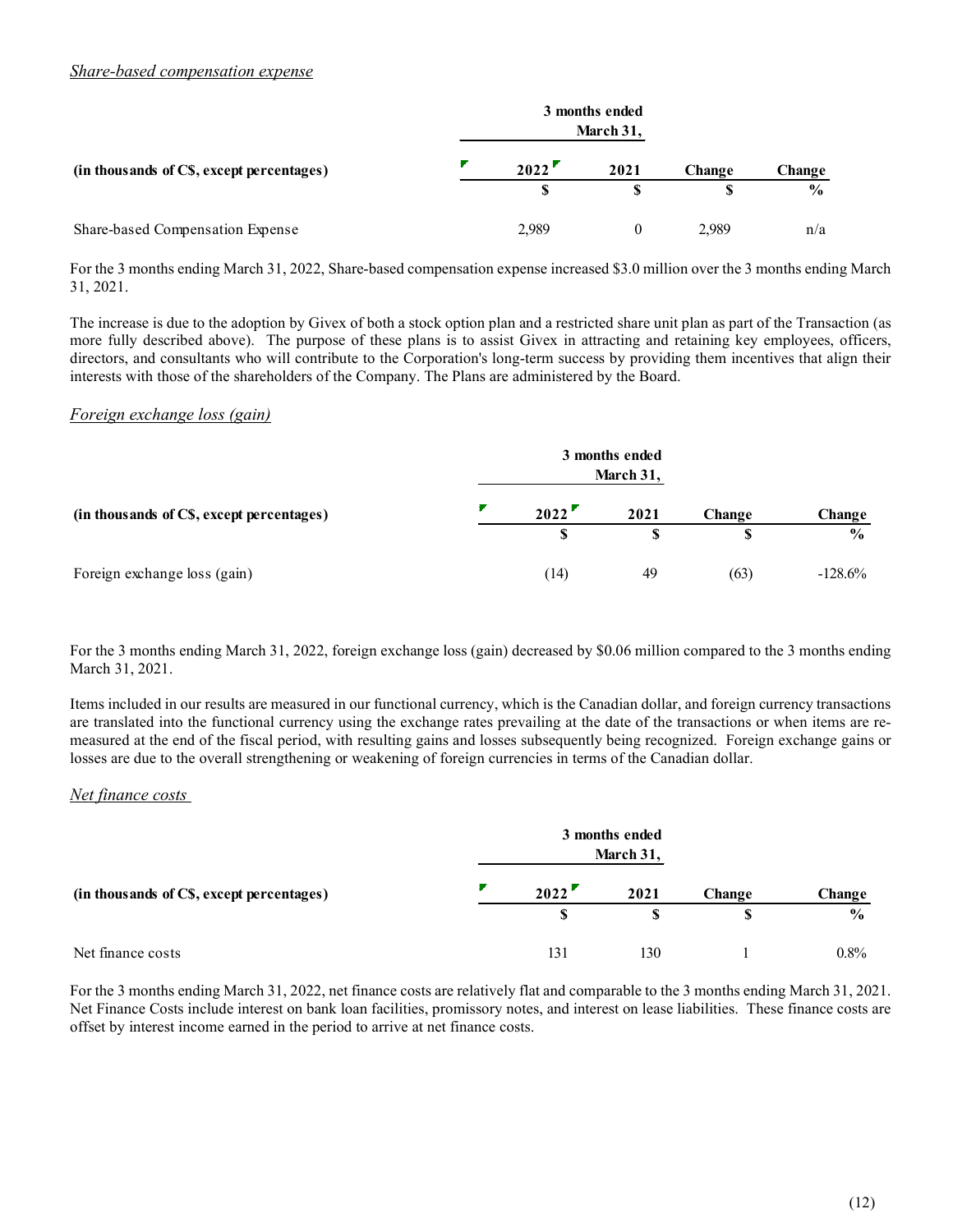#### Income tax provision (recovery)

| <i><u><b>Income tax provision (recovery)</b></u></i>                                                                                                                                                                                                                                                                                                                                                    |                     |                             |        |  |
|---------------------------------------------------------------------------------------------------------------------------------------------------------------------------------------------------------------------------------------------------------------------------------------------------------------------------------------------------------------------------------------------------------|---------------------|-----------------------------|--------|--|
|                                                                                                                                                                                                                                                                                                                                                                                                         |                     |                             |        |  |
|                                                                                                                                                                                                                                                                                                                                                                                                         |                     |                             |        |  |
|                                                                                                                                                                                                                                                                                                                                                                                                         |                     | 3 months ended<br>March 31, |        |  |
|                                                                                                                                                                                                                                                                                                                                                                                                         |                     |                             |        |  |
| (in thousands of CS, except percentages)                                                                                                                                                                                                                                                                                                                                                                | 2022<br>$\mathbf S$ | 2021<br>\$                  | Change |  |
| Income tax provision (recovery)                                                                                                                                                                                                                                                                                                                                                                         | (527)               | 17                          | (544)  |  |
|                                                                                                                                                                                                                                                                                                                                                                                                         |                     |                             |        |  |
| Givex and its subsidiaries are subject to income taxes. The differences between the Company's subsidiaries' reported income tax<br>provision (recovery) on income (loss) before income taxes and the provision (recovery) that would otherwise result from the<br>application of the expected statutory income tax rates applicable to each subsidiary primarily consist of amortization for accounting |                     |                             |        |  |

Givex and its subsidiaries are subject to income taxes. The differences between the Company's subsidiaries' reported income tax provision (recovery) on income (loss) before income taxes and the provision (recovery) that would otherwise result from the application of the expected statutory income tax rates applicable to each subsidiary primarily consist of amortization for accounting in excess of depreciation for tax purpose, non-deductible foreign exchange gains and losses, losses carried forward, and nondeductible expenses.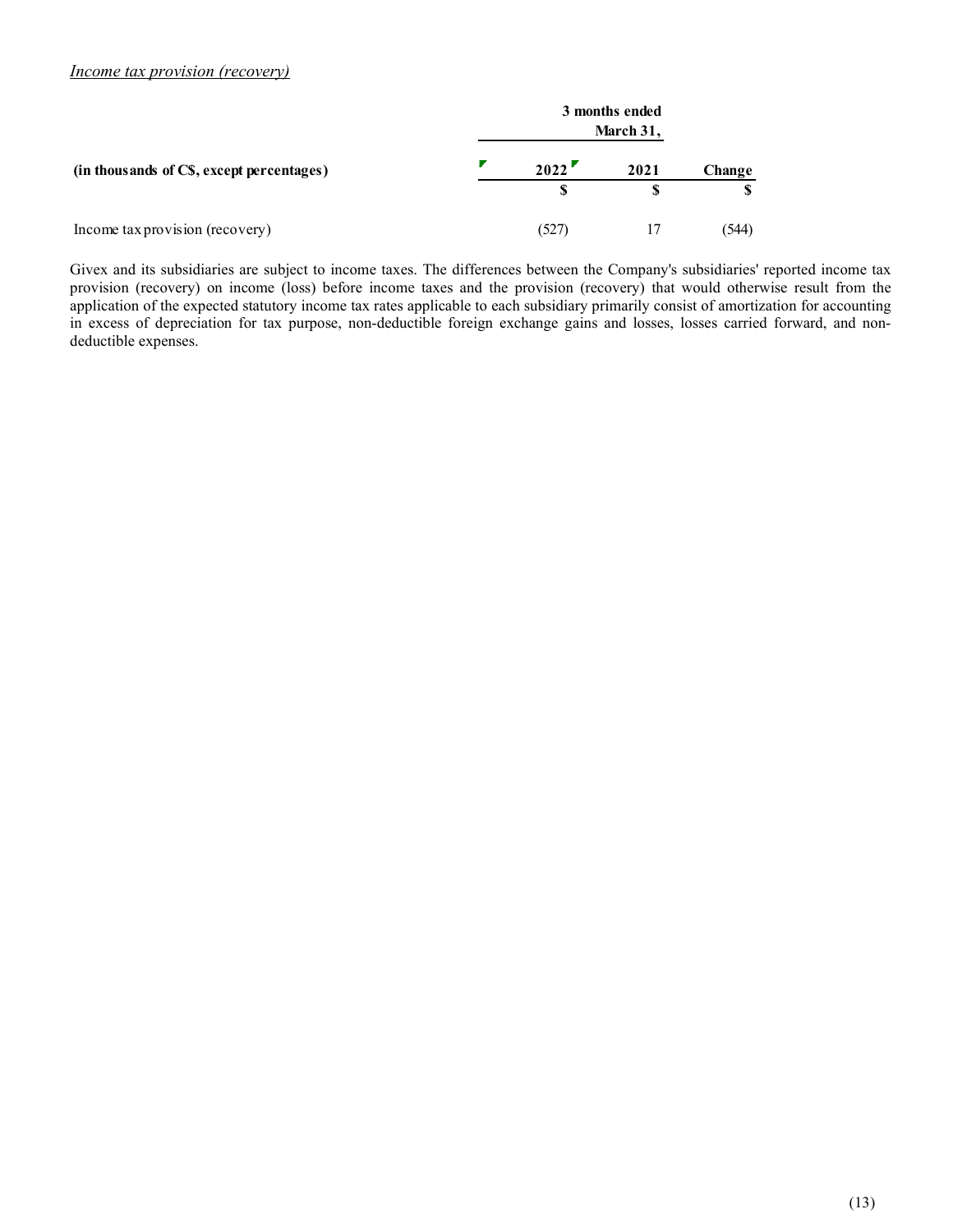# **Key Balance Sheet Information**

| <b>Key Balance Sheet Information</b> |                                                    |                   |
|--------------------------------------|----------------------------------------------------|-------------------|
| (in thousands of C\$)                | <b>March 31, 2022</b><br>$\boldsymbol{\mathsf{S}}$ | December 31, 2021 |
|                                      |                                                    |                   |
|                                      |                                                    | S                 |
| Cash and Cash Equivalents            | 28,833                                             | 36,817            |
| Total Assets                         | 71,386                                             | 70,492            |
| <b>Total Liabilities</b>             | 23,309                                             | 23,512            |
| Total Long-Term Liabilities          | 7,572                                              | 4,944             |

### Total Assets

### March 31, 2022 Compared to December 31, 2021

Total Assets increased \$0.9 million from \$70.5 million as at December 31, 2021 to \$71.4 million as at March 31, 2022. This includes a decrease in cash of \$8.0 million and a decrease in deferred income tax assets of \$0.9 million, both primarily due to the Loyalty Lane and Kalex acquisitions. This is largely offset by an increase of \$4.0 million in goodwill and an increase of \$6.4 million in intangible assets, both also primarily due to the Loyalty Lane and Kalex acquisitions.

### Total Liabilities

March 31, 2022 Compared to December 31, 2021

Total Current Liabilities decreased by \$2.8 million from March 31, 2022 to December 31, 2021. This decrease is primarily due to a \$2.0 million decrease in trade payables and a \$0.7 million decrease in contract liabilities.

Total Long-Term Liabilities increased by \$2.6 million from March 31, 2022 to December 31, 2021. This increase is primarily due to a \$2.2 million increase in bank loans and a \$1.0 million increase in promissory notes, both related to the acquisitions of Loyalty Lane and Kalex.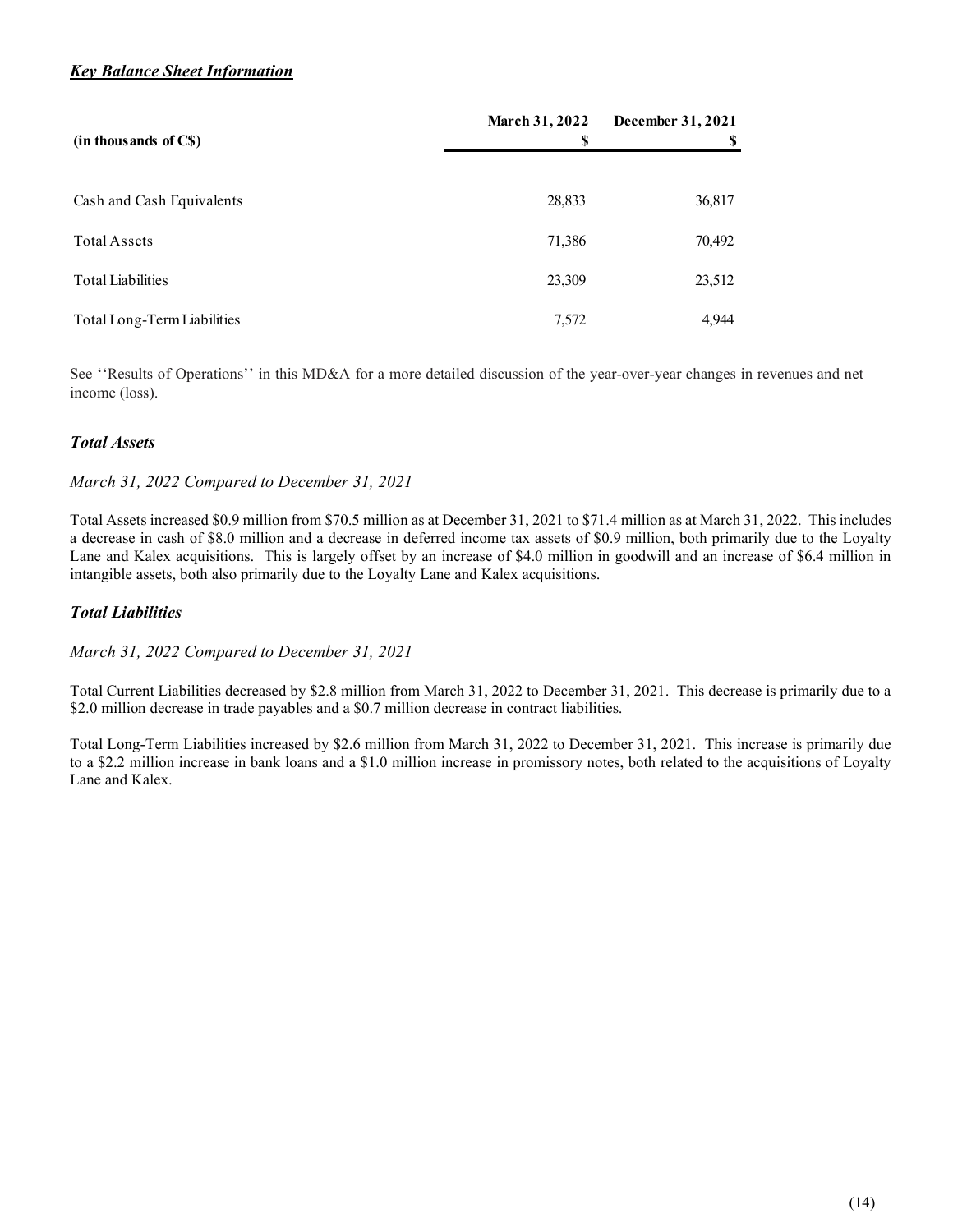#### QUARTERLY RESULTS OF OPERATIONS

| <b>QUARTERLY RESULTS OF OPERATIONS</b>                                                                                                                                                                                                                                      |                                                   |                 |                         |                 |                        |                        |                         |                 |
|-----------------------------------------------------------------------------------------------------------------------------------------------------------------------------------------------------------------------------------------------------------------------------|---------------------------------------------------|-----------------|-------------------------|-----------------|------------------------|------------------------|-------------------------|-----------------|
| The following table sets forth selected unaudited quarterly statements of operations data for each of the eight quarters ended March<br>31, 2021 in accordance with IFRS. This data should be read in conjunction with our audited annual consolidated financial statements |                                                   |                 |                         |                 |                        |                        |                         |                 |
| and their related notes. These quarterly operating results are not necessarily indicative of our operating results for a full year or any<br>future period.                                                                                                                 |                                                   |                 |                         |                 |                        |                        |                         |                 |
|                                                                                                                                                                                                                                                                             |                                                   |                 |                         | 3 months ended  |                        |                        |                         |                 |
| (in thousands of C\$)                                                                                                                                                                                                                                                       | <b>Mar. 31</b><br>$\overline{\mathbf{r}}$<br>2022 | Dec. 31<br>2021 | <b>Sept. 30</b><br>2021 | June 30<br>2021 | <b>Mar. 31</b><br>2021 | <b>Dec. 31</b><br>2020 | <b>Sept. 30</b><br>2020 | June 30<br>2020 |
|                                                                                                                                                                                                                                                                             | \$                                                | <b>S</b>        | S                       | <b>S</b>        | <b>S</b>               | $\mathbb S$            | $\mathbf S$             | \$              |
| Revenue                                                                                                                                                                                                                                                                     | 16,332                                            | 15,187          | 14,569                  | 12,425          | 12,986                 | 15,870                 | 10,947                  | 10,610          |
| Direct cost of revenue                                                                                                                                                                                                                                                      | 5,418                                             | 4,698           | 4,271                   | 3,857           | 4,252                  | 5,207                  | 3,383                   | 3,168           |
| Gross profit                                                                                                                                                                                                                                                                | 10,914                                            | 10,489          | 10,298                  | 8,568           | 8,734                  | 10,663                 | 7,564                   | 7,442           |
| <b>Expenses</b>                                                                                                                                                                                                                                                             | 13,891                                            | 15,099          | 9,049                   | 7,996           | 8,596                  | 9,471                  | 6,719                   | 6,361           |
| Income (loss) before undernoted items and income taxes                                                                                                                                                                                                                      | (2,977)                                           | (4,610)         | 1,249                   | 572             | 138                    | 1,192                  | 845                     | 1,081           |
| Net interest expense (other income)                                                                                                                                                                                                                                         | 131                                               | 122             | 139                     | 127             | 130                    | 137                    | 179                     | 121             |
| Income (loss) before income taxes                                                                                                                                                                                                                                           | (3,108)                                           | (4, 732)        | 1,110                   | 445             | 8                      | 1,055                  | 666                     | 960             |
| Income tax expense (recovery)                                                                                                                                                                                                                                               | (527)                                             | 348             | 488                     | 16              | 17                     | 45                     | 46                      | 46              |
| Net income (loss) and comprehensive income (loss)                                                                                                                                                                                                                           | (2,581)                                           | (5,080)         | 622                     | 429             | (9)                    | 1,010                  | 620                     | 914             |
| Net income (loss) per share<br><b>Basic and diluted</b>                                                                                                                                                                                                                     | (0.02)                                            | (0.06)          | 0.01                    | 0.02            | (0.01)                 | 0.01                   | 0.01                    | $0.01\,$        |

- In the normal course, the Company's revenue results vary on a quarterly basis due to a number of factors including the volume of transactions processed and the timing of when new customers and orders come aboard.
- In 2020 and 2021, COVID-19 has further impacted the above variability, in a manner that can further influence revenue and direct cost comparability on a quarterly basis.
- Operating expenses for 2020 and 2021 are impacted by government sponsored COVID-19 wage subsidy assistance programs earned in the quarter that reduce costs and can influence operating cost comparability on a quarterly basis
- Operating expenses are signficantly higher in Q4 2021 as they include the \$2.4 million in costs related to the reverse takeover transaction and \$3.6 million in share-compensation expense related to the adoption of the stock option plan and RSU plan.
- Operating expenses are significantly higher in Q1 2022 as they include \$3.0 million in share-based compensation expense (further discussed above) related to the adoption of the stock option plan and RSU plan.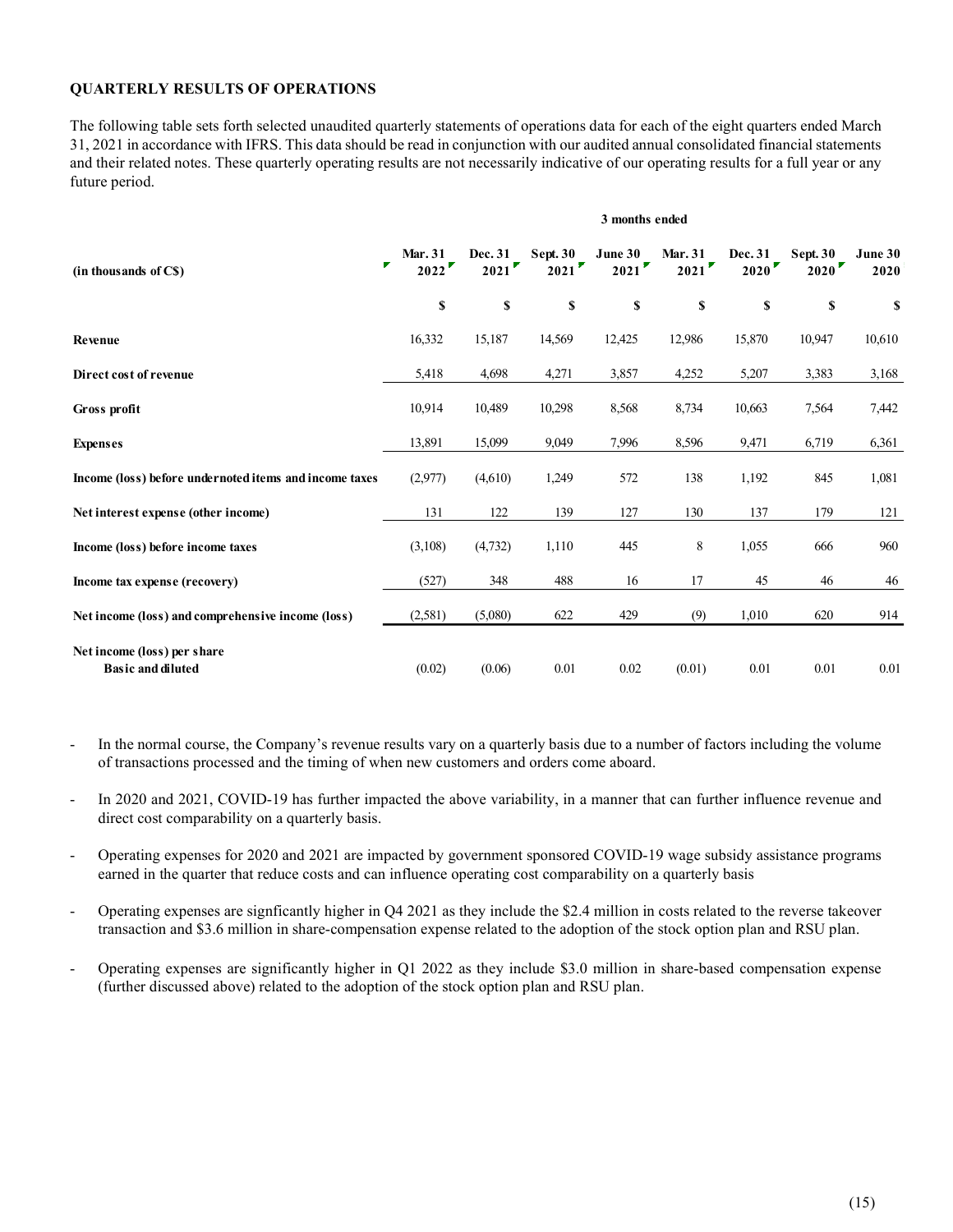# Liquidity and Capital Resources

### **Overview**

Our financial condition and liquidity are and will continue to be influenced by a variety of factors, including:

- Our ability to generate cash flows from our operations;
- The level of our outstanding indebtedness and the interest we are obligated to pay on this indebtedness; and
- Our capital expenditure requirements.

The general objectives of our capital management strategy are to ensure sufficient liquidity to pursue our organic growth strategy and undertake selective acquisitions, while maintaining a strong credit profile and a capital structure that maintains total leverage ratio within the limits set in the Credit Facilities.

Our primary source of liquidity is cash from operations and debt and equity financing. Our principal liquidity needs include investment in our product and technology and selective acquisitions, as well as operations, selling and general and administrative expenses and debt service. In addition to the cash balances, we have a Credit Facility available to be drawn to meet ongoing working capital requirements.

We believe that our available cash, cash flows generated from operations, and loans and borrowings available to us will be sufficient to meet our projected operating and capital expenditure requirements for the Company's future operating cash needs.

# Credit Facility

The Company has credit facilities with The Bank of Nova Scotia which includes a \$3 million demand revolving operating line of credit and a \$10 million revolving term facility to help fund acquisitions.

These facilities are secured by a general security agreement constituting a first ranking security interest in all the assets of Givex Canada Corporation, general postponement and subordination of payments to shareholders, and intercompany loans. In addition, all entities under the definition of the consolidated group in the agreement terms have provided a guarantee for an unlimited amount on the facilities. The Corporation should not exceed the advances under the operating line of credit of \$3,000.

In addition, the Company shall maintain a ratio of Consolidated current assets to Consolidated current liabilities of not less than 1.25:1, a Consolidated Fixed Coverage Ratio of not less than 1.20 to 1.00, a minimum Equity to Capitalization Ratio of not less than 20% and a Consolidated Total Funded Debt to Consolidated EBITDA ratio equal to or less than 3.00:1. During the 3 months ended March 31, 2022 and 2021, the Corporation was in compliance with the covenants.

As at March 31, 2022 there is \$0.5 million available to draw on the demand revolving line of credit and \$5.8 million available on the revolving term facility to help fund future acquisitions.

# Working Capital

Our approach to managing liquidity is to ensure, to the extent possible, that we always have sufficient liquidity to meet our liabilities as they become due.

We do so by monitoring cash flow on a regular basis. We also have \$28.8 million cash and cash equivalents as at March 31, 2022. In addition to the cash balances, we have a \$3 million demand revolving operating line of credit and a \$10 million revolving term facility to help fund acquisitions, both of which are described under "Credit Facility" above.

Working capital surplus at March 31, 2022 was \$28.0 million.

Given our existing cash, working capital surplus, and credit facilities, we believe there is sufficient liquidity to meet our current and short-term growth requirements in addition to our long-term strategic objectives.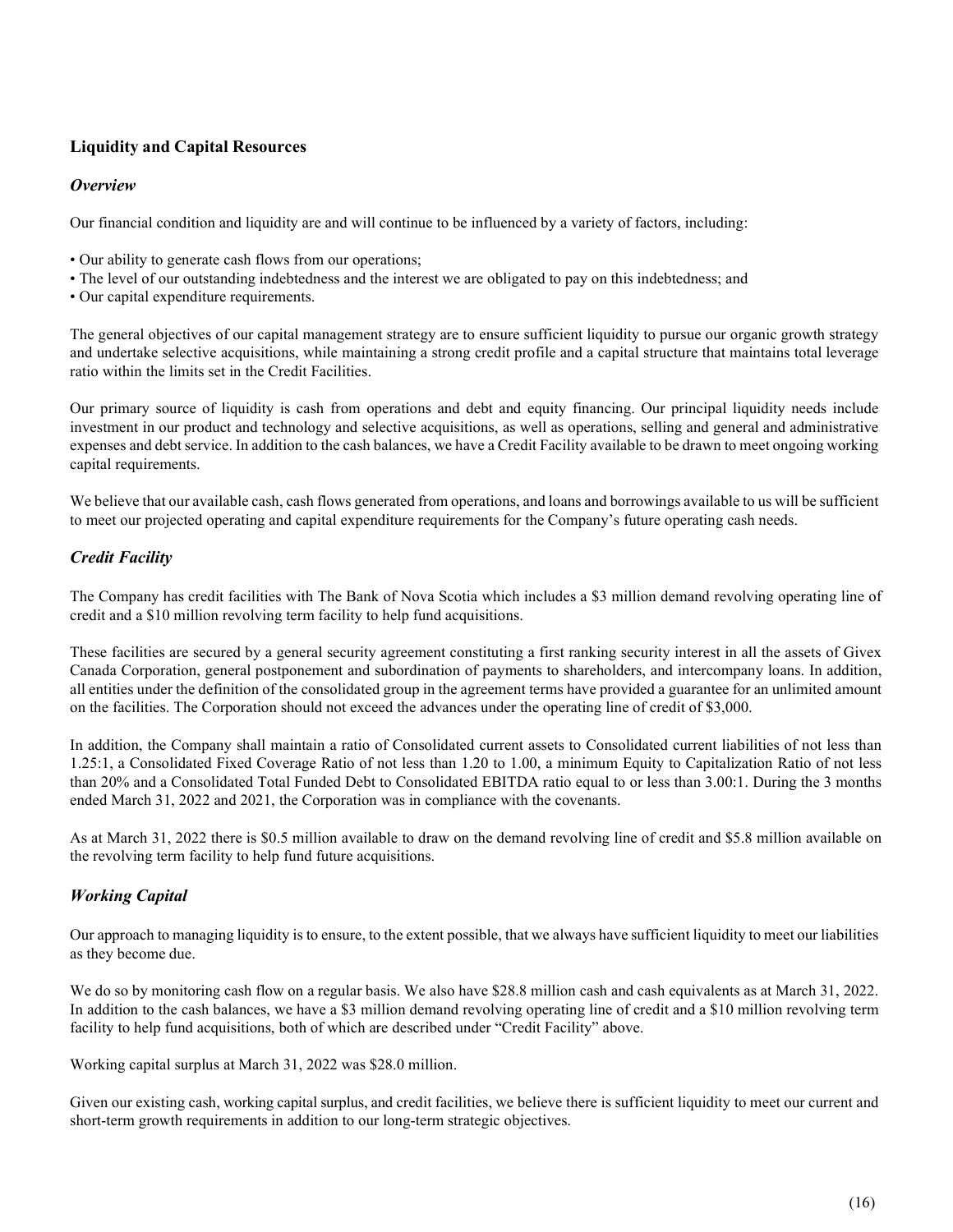# Cash Flows

| <b>Cash Flows</b>                                                            |                |         |
|------------------------------------------------------------------------------|----------------|---------|
| financing activities for the 3-month periods ending March 31, 2022 and 2021: | 3 months ended |         |
|                                                                              | March 31       |         |
|                                                                              | 2022           | 2021    |
| (in thousands of C\$)                                                        |                |         |
|                                                                              |                |         |
| Net Cash Provided by (Used in)<br><b>Operating Activities</b>                | (2,189)        | 5,226   |
| <b>Investing Activities</b>                                                  | (7,683)        | (1,251) |
| Financing Activities                                                         | 1,693          | 325     |
| Effect of foreign exchange on cash and cash equivalents                      | 195            | 169     |
| Net increase (decrease) in cash and cash equivalents                         | (7,984)        | 4,469   |
| Cash and Cash Equivalents - beginning of period                              | 36,817         | 15,065  |

### Cash Flows Used in Operating Activities

For the three months ended March 31, 2022, cashflows used by operating activities of \$2.2 million include a net loss of \$2.6 million, non-cash expenses of \$3.8 million and cash outflows of \$3.2 million attributable to working capital items.

For the three months ended March 31, 2021, cashflows provided by operating activities of \$5.2 million include a net loss of \$0 million, non-cash expenses of \$1.2 million and cash inflows of \$4.4 million attributable to working capital items.

#### Cash Flows Used in Investing Activities

For the three months ended March 31, 2022, cashflows used by investing activities of \$7.7 million primarily related to \$7.8 million consideration paid on the acquisitions of Kalex and Loyalty Lane (net of cash acquired), the \$0.9 million purchase of property and equipment, and a reduction in restricted cash of \$0.9 million.

For the three months ended March 31, 2021, cashflows used in investing activities of \$1.3 million primarily related to \$1.0 million consideration paid on the acquisition of Pi Cash (net of cash acquired), as further described above.

#### Cash Flows from Financing Activities

For the three months ended March 31, 2022, cashflows provided by financing activities of \$1.7 million primarily relates to an increase in net borrowings on the credit facility of \$2.3 million reduced by the \$0.6 million repayment of lease liabilities.

For the three months ended March 31, 2021, cashflows provided by financing activities of \$0.3 million primarily relates to an increase in net borrowings on the credit facility of \$0.9 million reduced by the \$0.5 million repayment of lease liabilities.

Based on our current cash and working capital balance and available financing, we believe that cash flows from operations, together with credit available under the credit facility, will be adequate to meet the Company's future operating cash needs.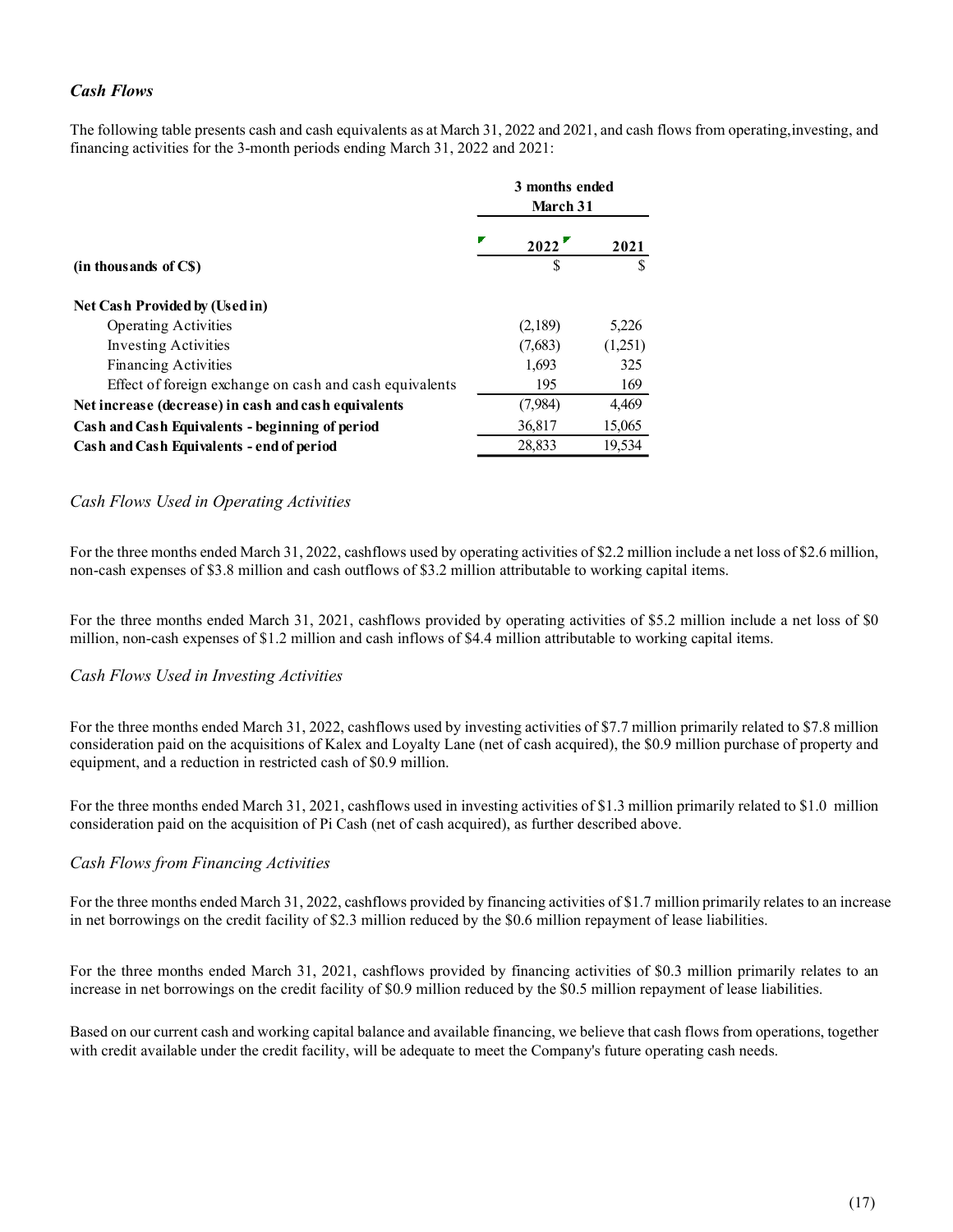### Contractual Obligations

### Off-Balance Sheet Arrangements

# Related Party Transactions

| <b>Contractual Obligations</b>                                                                                                                                                                                                      |                         |      |
|-------------------------------------------------------------------------------------------------------------------------------------------------------------------------------------------------------------------------------------|-------------------------|------|
| There are no material changes in the interim period from the contractual obligations as disclosed in the audited annual consolidated<br>financial statements and the annual MD&A that accompanied it.                               |                         |      |
| <b>Off-Balance Sheet Arrangements</b>                                                                                                                                                                                               |                         |      |
| We have not entered into off-balance sheet financing arrangements, other than low value and short-term leases. From time to time,                                                                                                   |                         |      |
| we may be contingently liable with respect to litigation and claims that arise in the normal course of operations.                                                                                                                  |                         |      |
| <b>Related Party Transactions</b>                                                                                                                                                                                                   |                         |      |
| The Company transacts with key individuals from management who have authority and responsibility to plan, direct, and control the<br>activities of the Company. Key management is defined as the executive officers of the Company. |                         |      |
| Remuneration to key management was as follows (in 000's):                                                                                                                                                                           |                         |      |
|                                                                                                                                                                                                                                     | 3 months ended March 31 |      |
|                                                                                                                                                                                                                                     | 2022                    | 2021 |
| Salaries and Benefits                                                                                                                                                                                                               | 364                     | 323  |

As at March 31, 2022, loans receivable of \$1,044 (\$1,144 at December 31, 2021) was due from companies controlled by a member of key management personnel of the Company. The loans are non-interest bearing, unsecured and have no fixed terms of repayment.

### Financial Instruments and Other Instruments

### Credit and Concentration Risk

Generally, the carrying amounts in our consolidated statement of financial position exposed to credit risk, net of any applicable provisions for losses, represents the maximum amount exposed to credit risk.

Our credit risk is primarily attributable to our cash and cash equivalents, loans receivable, and trade receivables. We do not require guarantees from our customers. Credit risk with respect to cash and cash equivalents is managed by maintaining balances only with high credit quality financial institutions.

Due to our diverse customer base, there is no concentration of credit risk related to our trade receivables. Moreover, balances for trade receivables are managed and analyzed on an ongoing basis to ensure expected credit losses are established and maintained at an appropriate amount.

We maintain a provision for impairment of a portion of trade receivables when collection becomes doubtful. We estimate anticipated losses from doubtful accounts based upon the expected collectability of all trade receivables, which estimate considers the number of days past due, collection history, identification of specific customer exposure, current economic trends, and the impact of the COVID-19 pandemic.

The maximum exposure to credit risk at the reporting date is the carrying value of each class of receivables mentioned above. We do not hold any collateral as security.

### Foreign Currency Exchange Risk

We are exposed to currency risk due to financial instruments denominated in foreign currencies. We have not entered into arrangements to hedge our exposure to currency risk.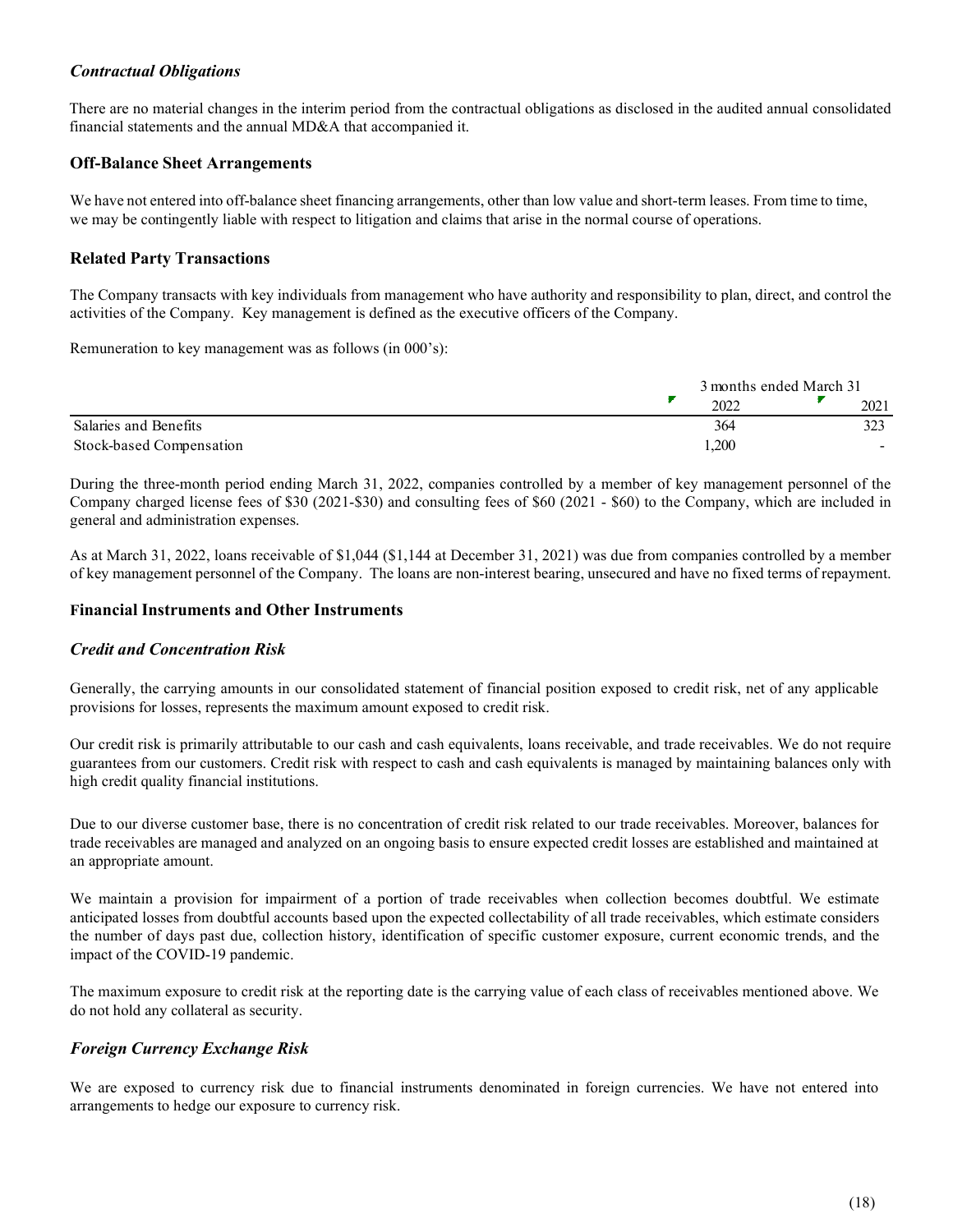# Interest Rate Risk

Interest rate risk is the risk that changes in interest rates will negatively impact earnings and cash flows. Certain of our cash earns interest. Our exposure to interest rate risk is related to our credit facilities. We are not exposed to material interest rate risk.

# Critical Accounting Policies and Estimates

The preparation of our consolidated financial statements in accordance with IFRS requires management to make judgments, estimates and assumptions that affect the application of accounting policies and the reported amounts of assets and liabilities, revenues and expenses during the reporting period, and the disclosure of contingent assets and liabilities at the date of the consolidated financial statements. In the process of applying the Company's accounting policies, management has identified the following areas as having the most significant estimates and judgements on the amounts recognized in the financial statements.

For a discussion of all the Company's accounting policies, please see the audited consolidated financial statements for the year ended December 31, 2021 available on SEDAR at www.sedar.com.

### Revenue recognition

The Company's main sources of revenue are services and payments and hardware and other fees. The Corporation recognizes revenue in a manner which depicts the transfer of promised goods or services in an amount which reflects the consideration to which the Company expects to be entitled in exchange for those goods and services.

For each performance obligation within a contract with a customer, the Company determines whether the performance obligation is satisfied and control of the goods or services is transferred over time or at a point in time.

For performance obligations that are satisfied over time, the customer simultaneously receives and consumes the benefits. As a practical expedient, in instances in which the Company has a right to consideration in an amount that corresponds directly with value to customer, the Company recognizes revenue in the amount to which it has the right to invoice. In all other instances, revenue is recognized over the period in which the services are provided, which is evenly throughout the period.

For performance obligations satisfied at a point in time, revenue is recognized when control of the goods or services are transferred to the customer which is either when the goods are shipped or delivered depending on the contract, or when the services are rendered. In determining when control is transferred to the customer, the Company takes into consideration several factors including who primarily bears the risk of loss.

When another party is involved in providing goods or services to the customer, the Company determines whether it is the principal or the agent in the transaction by evaluating the nature of the promise. The Company is the principal and records revenue on a gross basis if it controls the promised goods or services before transferring them to the customer. However, if the Company's role is only to arrange for another entity to provide the goods or services, then the Company is the agent and will record revenue at the net amount that it retains for its agency services.

### Impairment of long-lived assets and goodwill

Long-lived assets, which comprise property and equipment, right-of-use assets and intangible assets subject to amortization are tested for impairment whenever events or changes in circumstances indicate that their carrying amount may not be recoverable. Management assesses whether such indicators exist at each reporting date. Goodwill is tested for impairment at least annually or when there is an indication that the asset might be impaired.

For impairment testing, assets other than goodwill are grouped at the lowest level for which there are separately identifiable cash inflows. Impairment losses are recognized and measured as the excess of the carrying value of the assets over their recoverable amount. An asset's recoverable amount is the higher of its value in use and its fair value less costs of disposal. Value in use is defined as the present value of the future cash flows expected to be derived from an asset or a CGU. Previously recognized impairment losses, other than those attributable to goodwill, are reviewed for possible reversal at each reporting date and, if the asset's recoverable amount has increased, all or a portion of the impairment loss is reversed. The carrying amount of an asset or CGU after a reversal must not exceed the carrying amount (net of amortization) that would have been determined had no impairment loss been recognized.

For the purpose of goodwill impairment testing, goodwill is allocated to CGUs or groups of CGUs representing the lowest level that the assets are monitored for internal reporting purposes. Goodwill is tested for impairment by comparing the carrying value of each CGU containing the assets to its recoverable amount; an impairment loss is recognized for the amount by which the CGU's carrying amount exceeds its recoverable amount. Impairment losses recognized in respect of a CGU are first allocated to the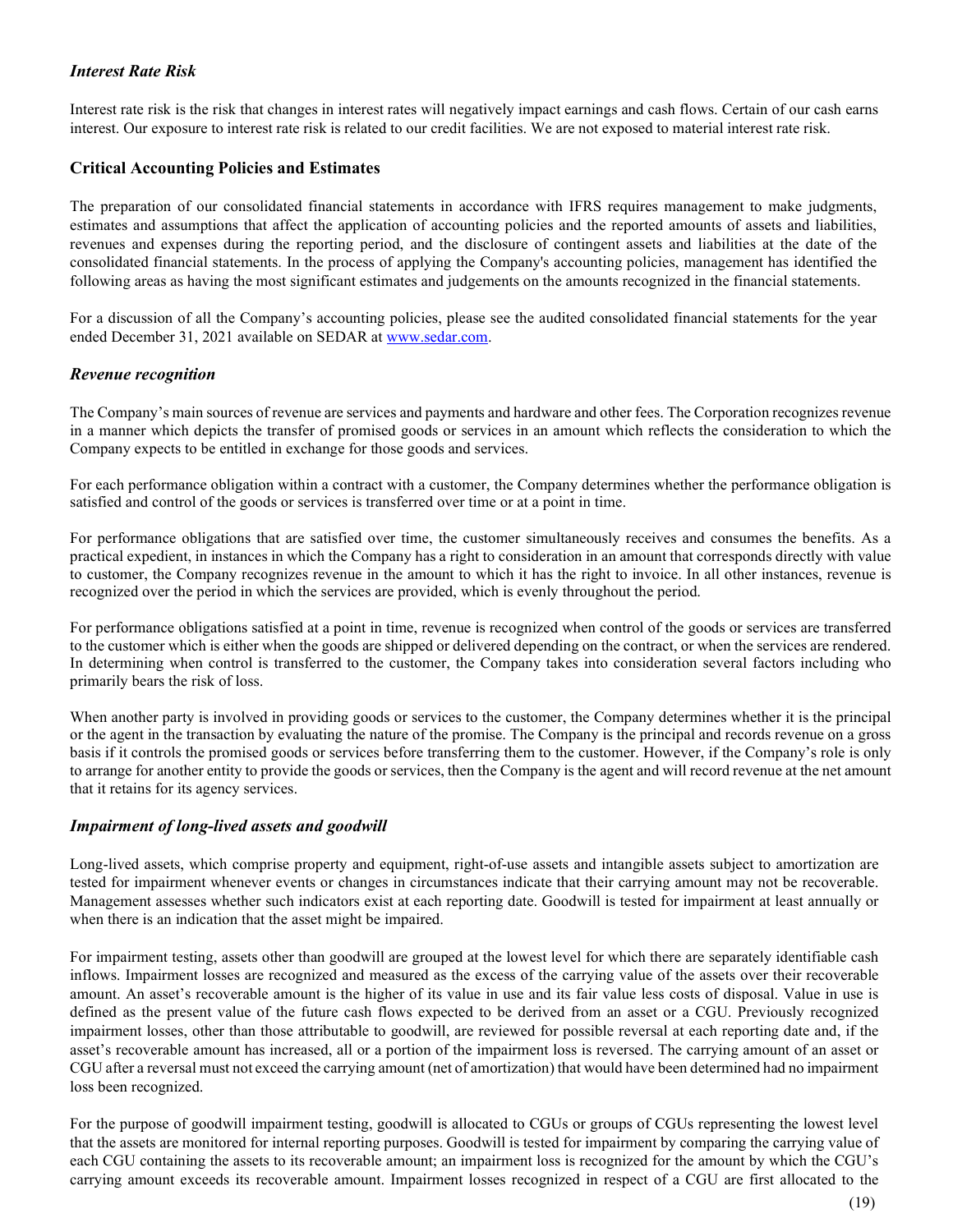carrying value of goodwill and any excess is allocated to the carrying amount of assets in the CGU on pro rata basis.

### Share-based Payments

The fair value at the grant date of stock options and restricted share units is estimated using the Black-Scholes option pricing model. Stock-based compensation cost is recognized on a straight-line basis over the expected vesting period of the stock options. Each tranche of an award is considered a separate award with its own vesting period and grant date fair value. Expected volatility is determined using historical volatility of publicly-traded comparable companies, the risk-free interest rates are based on Government of Canada bond yields and the expected term of the option is calculated based on a combination of each tranche's time to vest plus the actual and expected life of an award based on the past activity or remaining time to expiry on outstanding awards. The Corporation estimates the number of options expected to vest at the grant date and revises the estimate if subsequent information indicates that the actual number of units to vest differs significantly from the original estimate. The stock-based compensation cost is recognized directly in the consolidated statements of income (loss) and comprehensive income (loss) over the vesting period, with the corresponding credit recorded to contributed surplus. When stock options are exercised, the consideration and related contributed surplus are recorded in share capital.

### **Goodwill**

Business combinations are accounted for using the acquisition method. The cost of an acquisition is measured as the aggregate of the consideration transferred, which is measured at acquisition date fair value, contingent consideration and the amount of any noncontrolling interests in the acquiree. For each business combination, the Corporation elects whether to measure the non-controlling interests in the acquiree at fair value or at the proportionate share of the acquiree's identifiable net assets. Acquisition-related costs are expensed as incurred and included in administrative expenses. Contingent consideration is measured at fair value using a discounted cash flow model.

When the Corporation acquires a business, it assesses the financial assets and liabilities assumed for appropriate classification and designation in accordance with the contractual terms, economic circumstances and pertinent conditions as at the acquisition date. Goodwill, which represents the excess of the purchase price of acquired business over the fair value of the net assets acquired, is not amortized. Goodwill is tested for impairment at least annually or when there is an indication that the asset might be impaired. Any contingent consideration to be transferred by the acquirer will be recognized at fair value at the acquisition date.

#### Leases

At inception of a contract, the Corporation assesses whether a contract is, or contains, a lease based on whether the contract conveys the right to control the use of an identified asset for a period of time in exchange for consideration.

The Corporation recognizes a right-of-use asset and a lease liability at the lease commencement date. The right-of-use asset is initally measured based on the initial amount of the lease liability adjusted for any lease payments made at or before the commencement date, less any lease incentives received. The right-to-use asset is subsequently depreciated using the straight-line method from the commencement date to the end of the lease term, which is considered the appropriate useful life of any such asset. In addition, the right-to-use asset is reduced by impairment losses, if any, and adjusted for certain remeasurements of the lease liability, to the extent necessary.

The lease term includes periods covered by an option to extend if the Corporation is reasonably certain to exercise that option. Lease terms range from 24 to 207 months for commercial and datacentre leases.

The lease liability is initially measured at the present value of the lease payments that are not paid at the commencement date, discounted using the interest rate implicit in the lease or, if that rate cannot be readily determinable, the Corporation's incremental borrowing rate. Lease payments included in the measurement of the lease liability comprise fixed payments.

The Corporation has elected not to recognize right-of-use assets and lease liabilities for short-term leases that have a lease term of 12 months or less and leases of low-value assets. The Corporation recognizes the lease payments associated with these leases as an expense on a straight-line basis over the lease term.

On the consolidated statements of cash flows, lease payments related to short-term leases and low value assets are not included in lease liabilities and are classified as cash flows from operating activities, whereas the remaining lease payments are classified as cash flows from financing activities.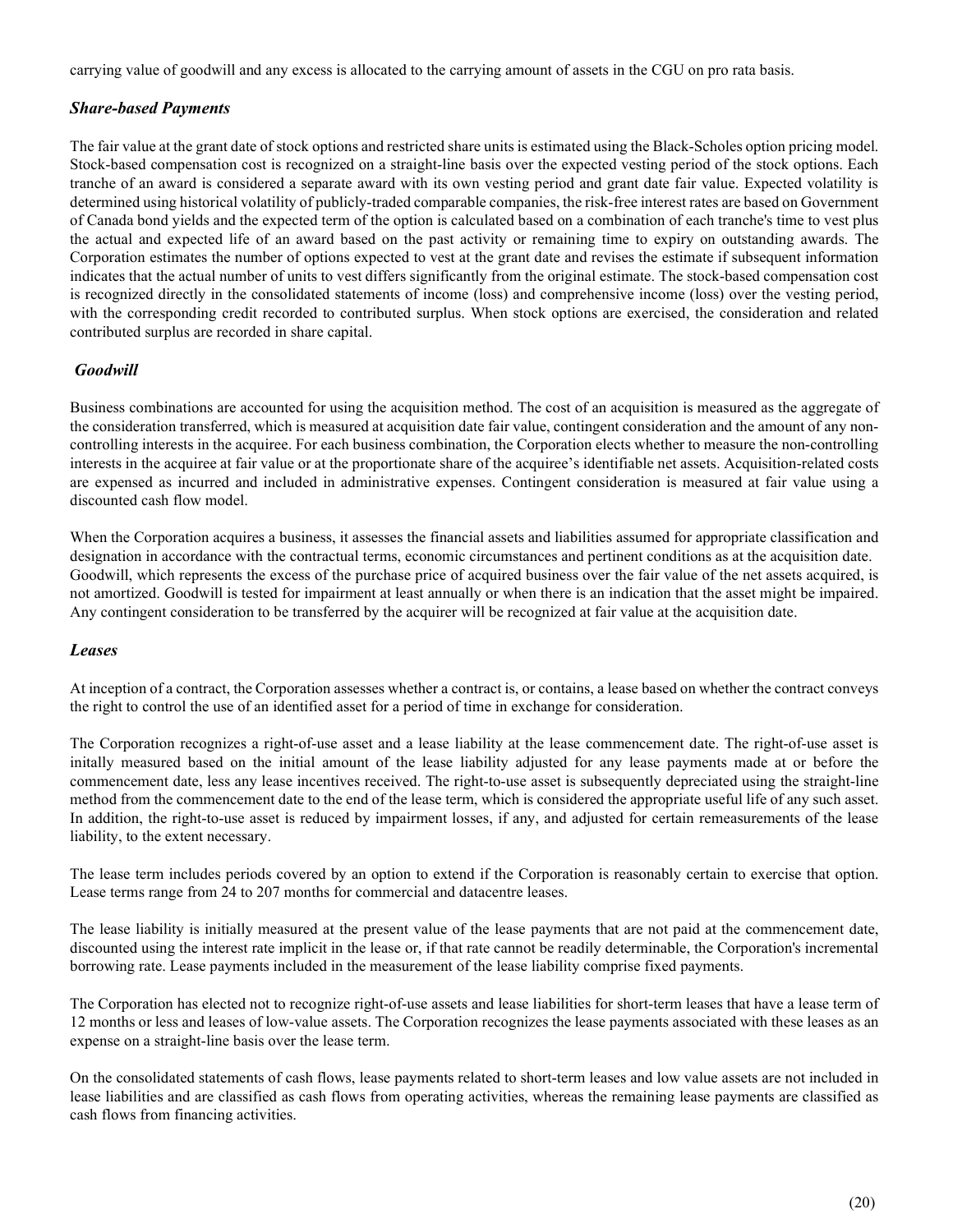# Functional Currency

The Corporation exercises judgment in determining the functional currency of the Corporation and each of its subsidiaries. An entity's functional currency is the currency of the primary economic environment in which the entity operates. The primary economic environment in which an entity operates is normally the one in which it primarily generates and expends cash. An entity considers the following factors in determining its functional currency:

- (a) the currency that mainly influences sales prices for goods and services (this will often be the currency in which sales prices for its goods and services are denominated and settled) and of the country whose competitive forces and regulations mainly determine the sales prices of its goods and services; and
- (b) (b) the currency that mainly influences labour, material and other costs of providing goods or services (this will often be the currency in which such costs are denominated and settled).

# COVID-19 Pandemic

The uncertainties around COVID-19 required the use of judgments and estimates which resulted in no material accounting impacts for the Fiscal 2021, other than the impact on expected credit losses driven by the changes in the macro- economic environment due to COVID-19. The future impact of COVID-19 uncertainties could generate, in future reporting periods, a risk of material adjustment to the following: revenue recognition, estimated losses on revenue-generating contracts, goodwill and intangible impairment and other assets and liabilities.

### Recently Issued Accounting Standards Not Yet Adopted

From time to time, new accounting pronouncements are issued by the International Accounting Standards Board ("IASB") or other standards-setting bodies and are adopted as of the specified effective date. No new accounting pronouncements are expected to materially impact the Company as at March 31, 2022.

### Outstanding Share Information

Givex is a publicly traded company listed under the symbol "GIVX" on the Toronto Stock Exchange ("TSX"). Our authorized share capital currently consists of an unlimited number of common shares ("Givex Shares") without par value and an unlimited number of Givex Preferred Shares. As at the date of this MD&A, the Company had the following securities issued and outstanding: (i) 118,194,037 Givex Shares; 11,772,500 common share purchase warrants ("Givex Warrants"); (ii) 1,538,600 compensation or advisory options to purchase units of Givex each entitling its holder to acquire one unit of Givex, each unit being comprised of one Givex Share and one-half of one Givex Warrant at a price of \$1.00 until November 25, 2023 ("Givex Compensation Options"); (iii) 65,308 non-transferable common share purchase warrants exercisable at a price of \$0.92 per Givex Share until February 23, 2026 ("Broker Warrants"); (iv) 7,175,999 stock options granted pursuant to the Company's incentive stock options plan ("Givex Options"); and (v) 10,550,025 restricted share units granted pursuant to the Company's restricted share unit plan, ("Givex RSUs"). There are no Preferred Shares issued and outstanding in the Company.

As at the date of this MD&A, there are 118,194,037 Givex Shares issued and outstanding. Each Givex Share entitles the holder thereof to: (i) receive notice of, attend and vote at all meetings of the shareholders of the Company, and each Givex Share confers the right to one vote at all such meetings; (ii) receive and participate equally and rateably in any dividends declared on the Givex Shares, if and when declared by the Givex Board, in their sole discretion; and (iii) receive and participate equally and rateably in any distribution of the assets of the Company in the event of liquidation, dissolution or winding-up of the Company, whether voluntary or involuntary, or any other distribution of the assets of the Company among its shareholders for the purpose of winding up its affairs.

As at the date of this MD&A, there are no Givex Preferred Shares issue and outstanding. The Givex Preferred Shares may be issued from time to time in one or more series, each series consisting of the number of shares and having the designation, rights, privileges, restrictions and conditions which the Givex Board determines prior to the issue thereof. The Preferred Shares rank prior to the Givex Shares with respect to the payment of dividends and distribution in the event of liquidation, dissolution or winding-up of the Company.

As at the date of this MD&A, 11,772,500 Givex Warrants to acquire an aggregate of 11,772,500 Givex Shares are issued and outstanding. Each Givex Warrant entitles the holder to purchase one Givex Share at an exercise price of \$1.25 until November 25, 2023. The Givex Warrants include: (i) 11,000,000 Givex Warrants as exchanged from Prior Givex Warrants under the Subscription Receipts (which are governed by the Warrant Indenture); (ii) 625,000 Givex Consultant Warrants; and (iii) 147,500 Givex Warrants comprising part of the Givex Compensation Units.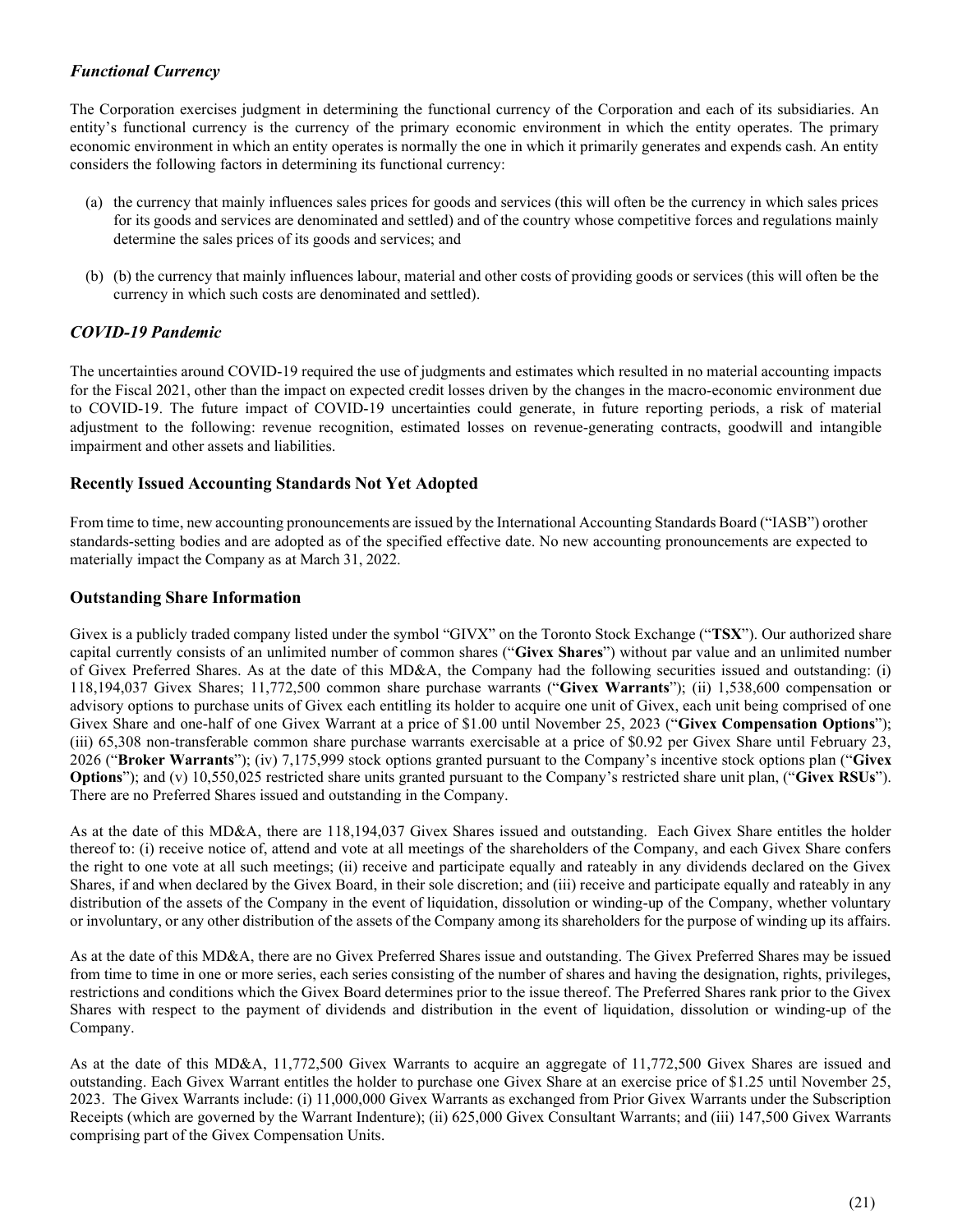As at the date of this MD&A, 1,538,600 Givex Compensation Options are issued and outstanding. Each Givex Compensation Option entitles the holder to purchase one Givex Share and one half of one Givex Warrant at a price of \$1.00 until November 24, 2023.

As of the date of this MD&A, there are 65,308 Broker Warrants issued and outstanding. Each Broker Warrant entitles the holder to purchase one Givex Share at a price of \$0.92 until February 23, 2026.

As of the date of this MD&A, there are 7,175,999 Givex Options to purchase 7,175,999 Givex Shares issued and outstanding. Each Givex Option entitles the holder to purchase one Givex Share, at various exercise prices and expiry dates. The Givex Options include: 148,200 Givex Options exercisable at a price of \$0.46 per Givex Share until the earlier of February 23, 2031 and 12 months from the date that the option holder ceases to be a director of the Company; 137,799 Givex Options exercisable at a price of \$0.92 per Givex Share until November 25, 2022; 6,840,000 Givex Options exercisable at a price of \$1.00 per Givex Share until November 25, 2024; and 50,000 Givex Options exercisable at a price of \$1.00 per Givex Share until April 1, 2025.

As of the date of this MD&A, there are 10,550,025 Givex RSUs issued and outstanding. Each Givex RSU entitles the holder to one Givex Share upon the occurrence of the prescribed vesting date for such Givex RSU in the applicable Givex RSU Agreement, which is governed by the terms of the Givex RSU Plan.

### Disclosure Controls and Internal Controls Over Financial Reporting

### Controls and Procedures

Disclosure controls and procedures are designed to provide reasonable assurance that information required to be disclosed in reports filed with securities regulatory authorities are recorded, processed, summarized and reported in a timely fashion. The disclosure controls and procedures are designed to ensure that information required to be disclosed by the Company in such reports is then accumulated and communicated to the Company's management to ensure timely decisions regarding required disclosure. Management regularly reviews disclosure controls and procedures; however, they cannot provide an absolute level of assurance because of the inherent limitation in control systems to prevent or detect all misstatements due to error or fraud. The Chief Executive Officer and Chief Financial Officer, along with management, have evaluated and concluded that the Company's disclosure controls and procedures as at March 31, 2022 were effective.

### Internal Controls over Financial Reporting

The Chief Executive Officer and Chief Financial Officer are responsible for establishing and maintaining internal controls over financial reporting. The Company's internal controls over financial reporting are designed to provide reasonable assurance regarding the reliability of financial reporting and the preparation of financial statements for external purposes in accordance with IFRS. The Chief Executive Officer and Chief Financial Officer have been advised that the control framework the Chief Executive Officer and Chief Financial Officer used to design the Company's internal controls over financial reporting is recognized by the Committee of Sponsoring Organizations of the Treadway Commission.

The Chief Executive Officer and Chief Financial Officer have evaluated, or cause to be evaluated under their supervision, whether or not there were changes to its internal controls over financial reporting during the period ended March 31, 2022 that have materially affected, or are reasonably likely to materially affect the Company's internal controls over financial reporting. No such changes were identified through their evaluation.

### Limitation of Controls and Procedures

Management, including the Chief Executive Officer and Chief Financial Officer, believes that any disclosure controls and procedures or internal controls over financial reporting, no matter how well conceived and operated, can provide only reasonable, not absolute assurance that the objectives of the control system are met. Further, the design of a control system must reflect the fact that there are resource constraints, and the benefits of controls must be considered relative to their costs. Because of the inherent limitations in all control systems, they cannot provide absolute assurance that all control issues and instances of fraud, if any, within the Company have been prevented or detected. There inherent limitations include that judgments in decision-making can be faulty, and that breakdowns can occur because of simple errors or mistakes. Additionally, controls can be circumvented by the individual acts of some persons, by collusion of two or more people or by unauthorized override of the control. The design of any system of controls is also based in part upon certain assumptions about the likelihood of future events and there can be no assurance that any design will succeed in achieving its stated goals under all potential future conditions. Accordingly, because of the inherent limitations in a costeffective control system, misstatements due to error or fraud may occur and not be detected.